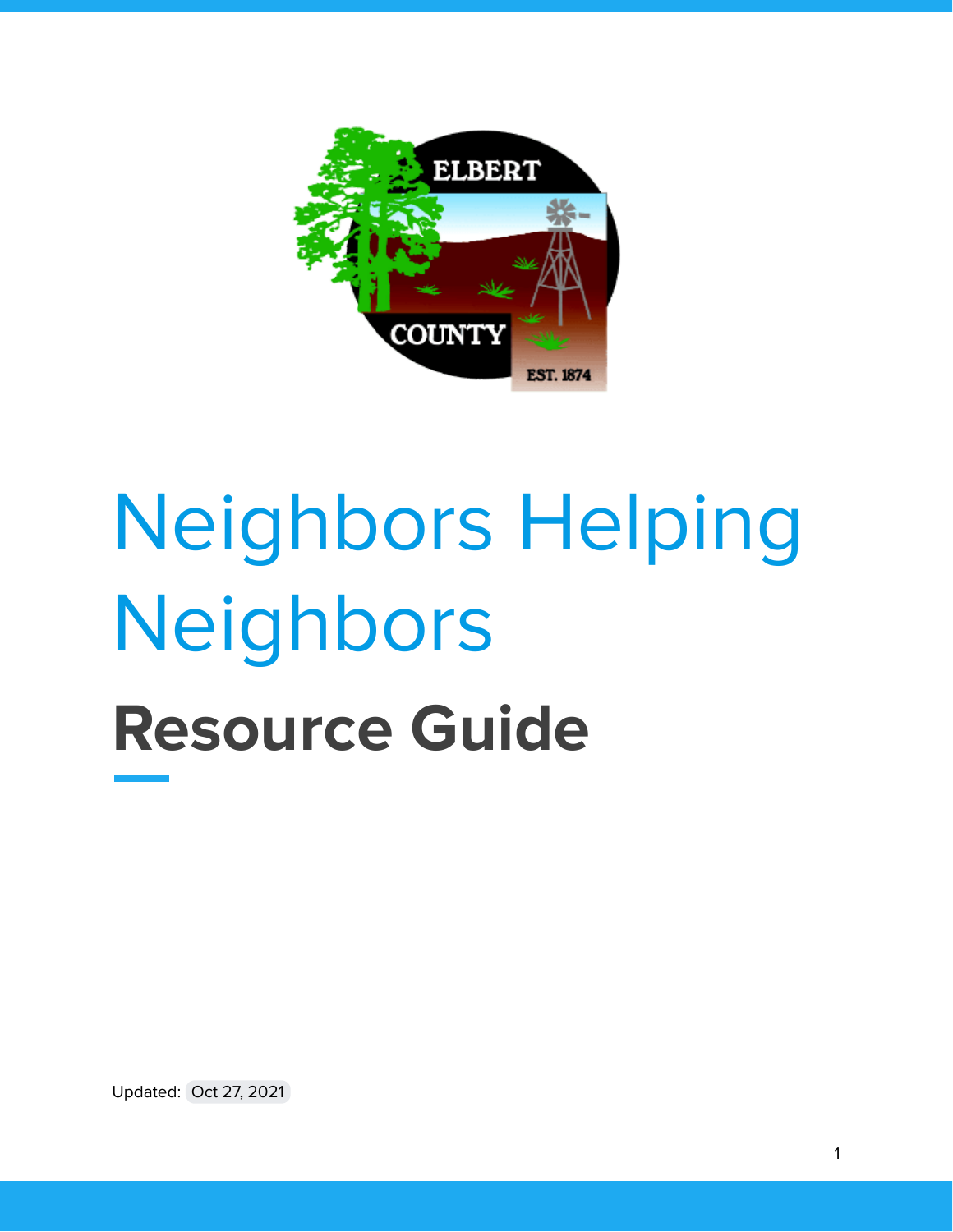# **Table of Content**

[Advocates](#page-3-0) for Children CASA Baby Bear [Hugs](#page-5-0) [Centennial](#page-6-0) Mental Health Center Centennial Mental Health Center Sober Living [Residences](#page-7-0) Colorado [Low-Income](#page-8-0) Energy Assistance Program (LEAP) [Connections](#page-9-0) for Families Dads of Elbert [County](#page-12-0) East Central Council of [Governments](#page-13-0) (ECCOG) [ECCO](#page-14-0) Elbert County Early [Childhood](#page-15-0) Council Elbert County [Extension](#page-16-0) Elbert County Human [Services](#page-17-0) **Elbert [County](#page-18-0) Public Health** Elbert County [Veterans](#page-19-0) Services Office Elbert County [Workforce](#page-20-0) Center Elbert [Woman's](#page-21-0) Club Elizabeth Area Chamber of [Commerce](#page-22-0) Elizabeth Firefighters [Community](#page-23-0) Foundation [Elizabeth](#page-24-0) Food Bank Foodbank of Kiowa Creek [Community](#page-25-0) Church Harvest Bible [Church-Food](#page-26-0) Bank Help and Hope [Center](#page-27-0)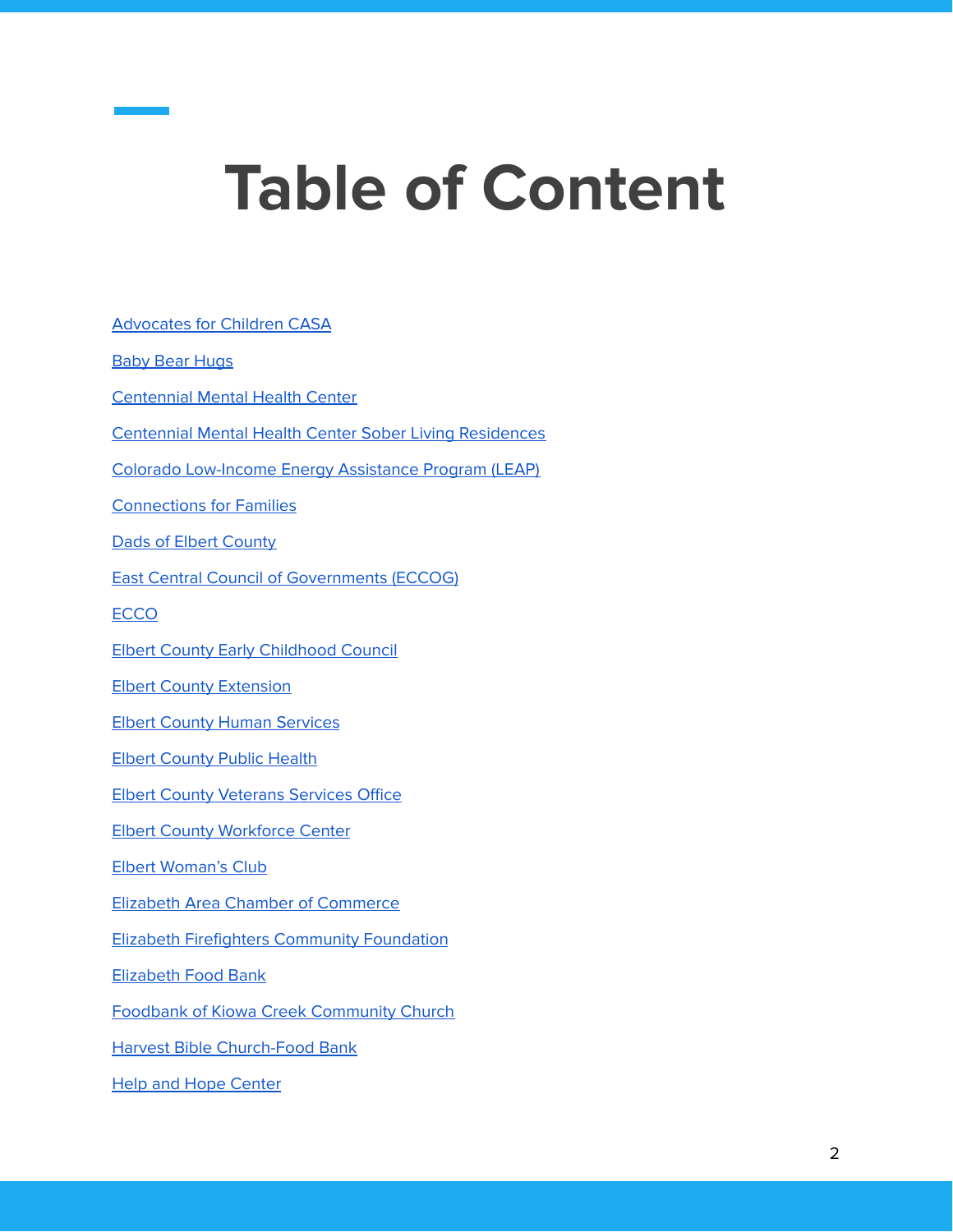Housing [Resources](#page-28-0)

[Kiowa](#page-30-0) Lions Club

÷,

[Lawyers](#page-31-0) At The Library

Nurse Family [Partnership](#page-32-0)

[Parker](#page-33-0) Task Force

Pines & Plains [Libraries](#page-34-0)

**[SECORCares](#page-35-0)**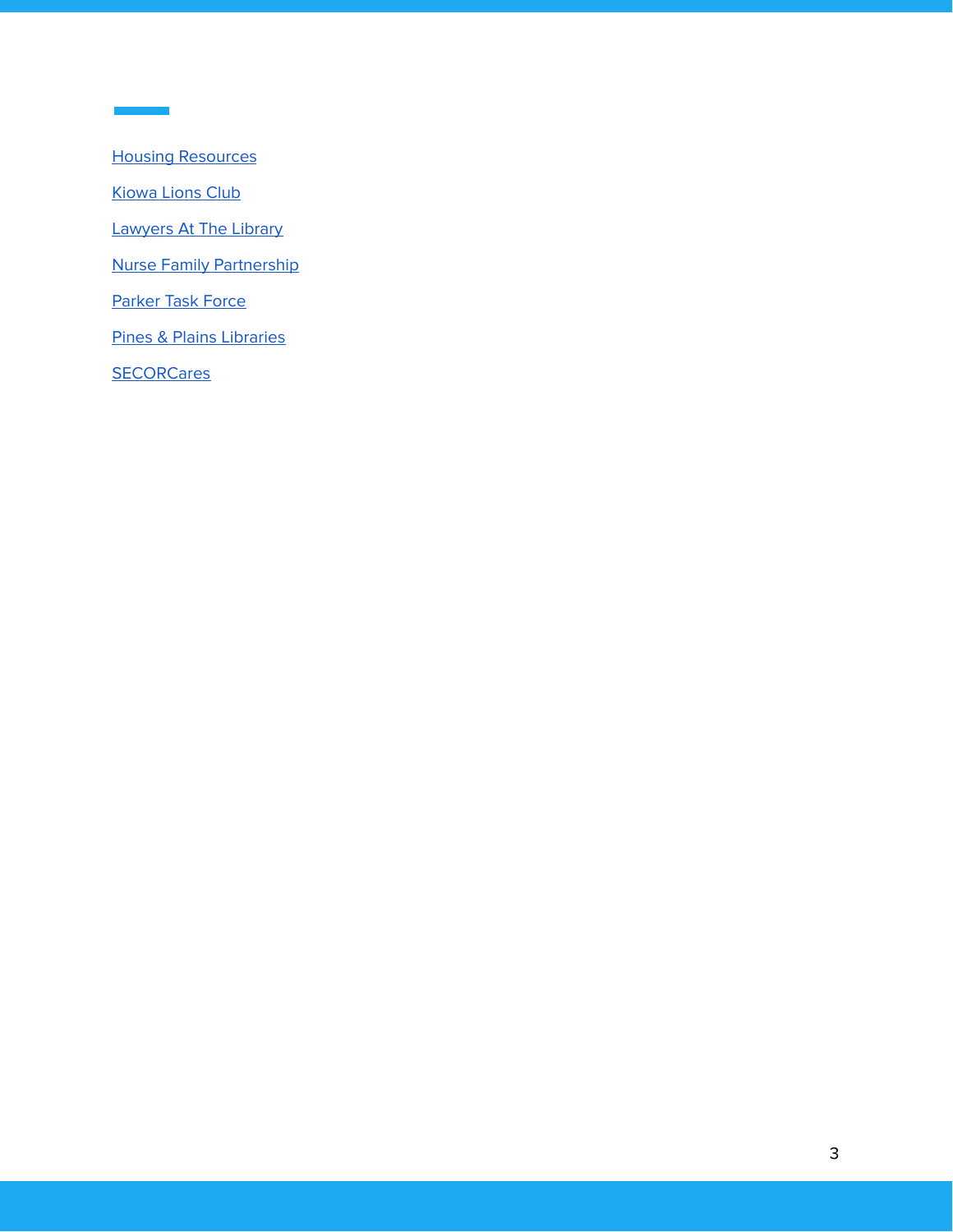# <span id="page-3-0"></span>Advocates for Children CASA

16965 Pine Lane #120 Parker, CO 80134

Website: [adv4children.org](https://adv4children.org/) Facebook: <https://www.facebook.com/adv4children>

#### **Mission**

Speaking up for abused and neglected children through Court Appointed Special Advocates, CASA volunteers.

#### Vision

All Children dream, thrive and grow with a sense of belonging and empowerment to build a successful future.

## Services Provided

- **Dependency and Neglect , Truancy, and Juvenile Delinquency Court Appointed Special Advocate (CASA) volunteers** - CASAs provide the Court and other responsible persons with independent and objective information regarding the safety, permanency and well being of the child(ren). CASAs learn of the opportunities for advocacy by spending time with and getting to know their child(ren). Truancy CASAs help to understand such barriers in order to help children achieve academic success. Juvenile Delinquency CASAs focus on the youth's strengths and set actionable goals as they provide ongoing support and advocacy to help reduce recidivism.
- **Tutoring** Tutors provide an additional resource to aid in the work being done in our other programs by supporting students in accomplishing their academic goals. Tutors assist with homework, learning concepts, and reading through virtual and/or in person contact.
- **Legacy Project** Legacy Project Mentors work with a young person between the age of 13 and 23 to assist with acquiring life skills, goal setting, and resource navigation within the community. Many of the participants have been involved in the foster care system, the truancy system or the juvenile justice system.
- **Foundations Program** Housing support and financial literacy for current and former foster youth 18-25 (currently only being offered for individuals who were involved with Arapahoe County DHS).
- Additionally, we have access to many ongoing and one-time donations that come through our office. Some things we have helped with previously include providing laptops for families, baby food, clothes, shoes, bedding, and other housewares, access to resources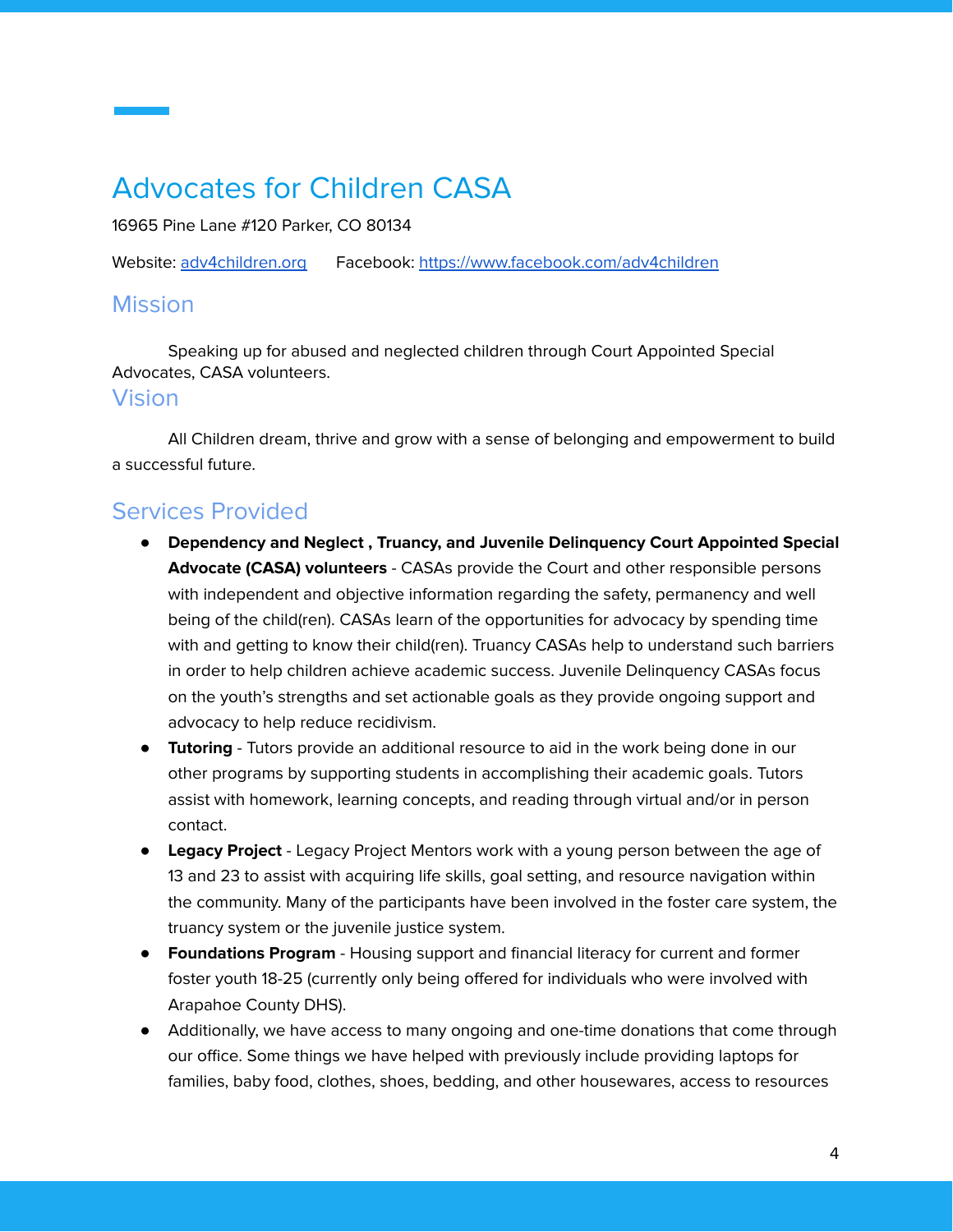through SECOR Cares food bank. Please don't hesitate to reach out for any sort of need and we will try our best to fill the request through one of our many community partners and/or donors.

## Eligibility Criteria

- For our court appointed cases (Dependency & Neglect, Truancy, and Juvenile Delinquency) the families must have an open court case in the respective area. There are no other criteria and each case is assessed internally as to how we can best meet the needs of the children based on our available volunteers.
- For our non-court appointed cases
	- Tutoring
		- We are not equipped to address significant learning disabilities or delays
		- Willingness to participate this is a voluntary program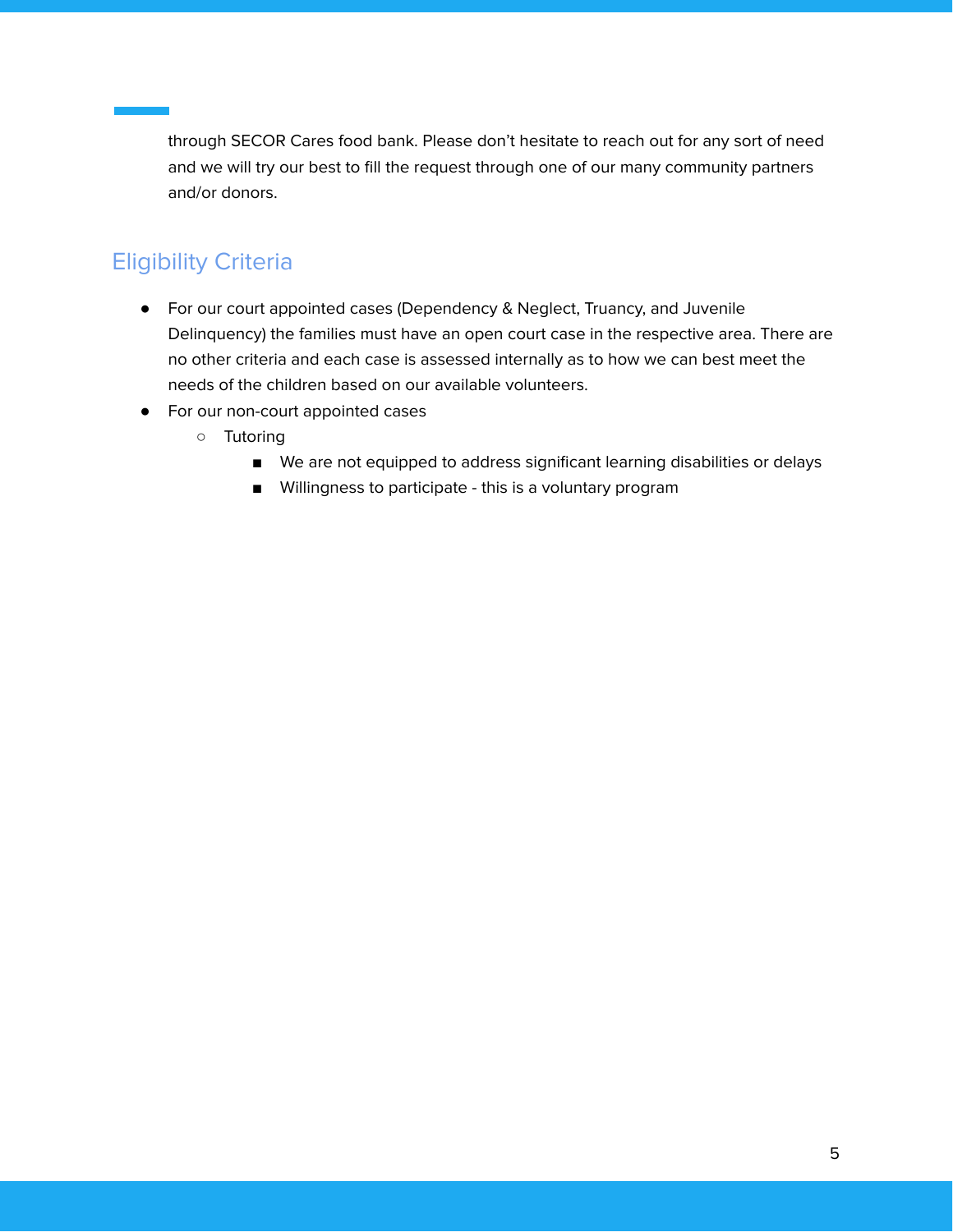# <span id="page-5-0"></span>Baby Bear Hugs

Regional Office-- 201 S. Main Street Yuma, CO 80759 <http://www.babybearhugs.org/>

#### **Mission**

Enhancing family strengths for happy and healthy children, families and communities.

## Services Provided

- Parenting education
- Regular visits to provide support to empower parents
- Increase parent's awareness and access to community resources
- Increase parent's awareness of providing a nurturing environment for their children.

## Eligibility Criteria

A parent with a child from 0 to 3 years of age or up to 5 years of age.

Point of Contact

#### Cathy Ruppel

● 970-630-6086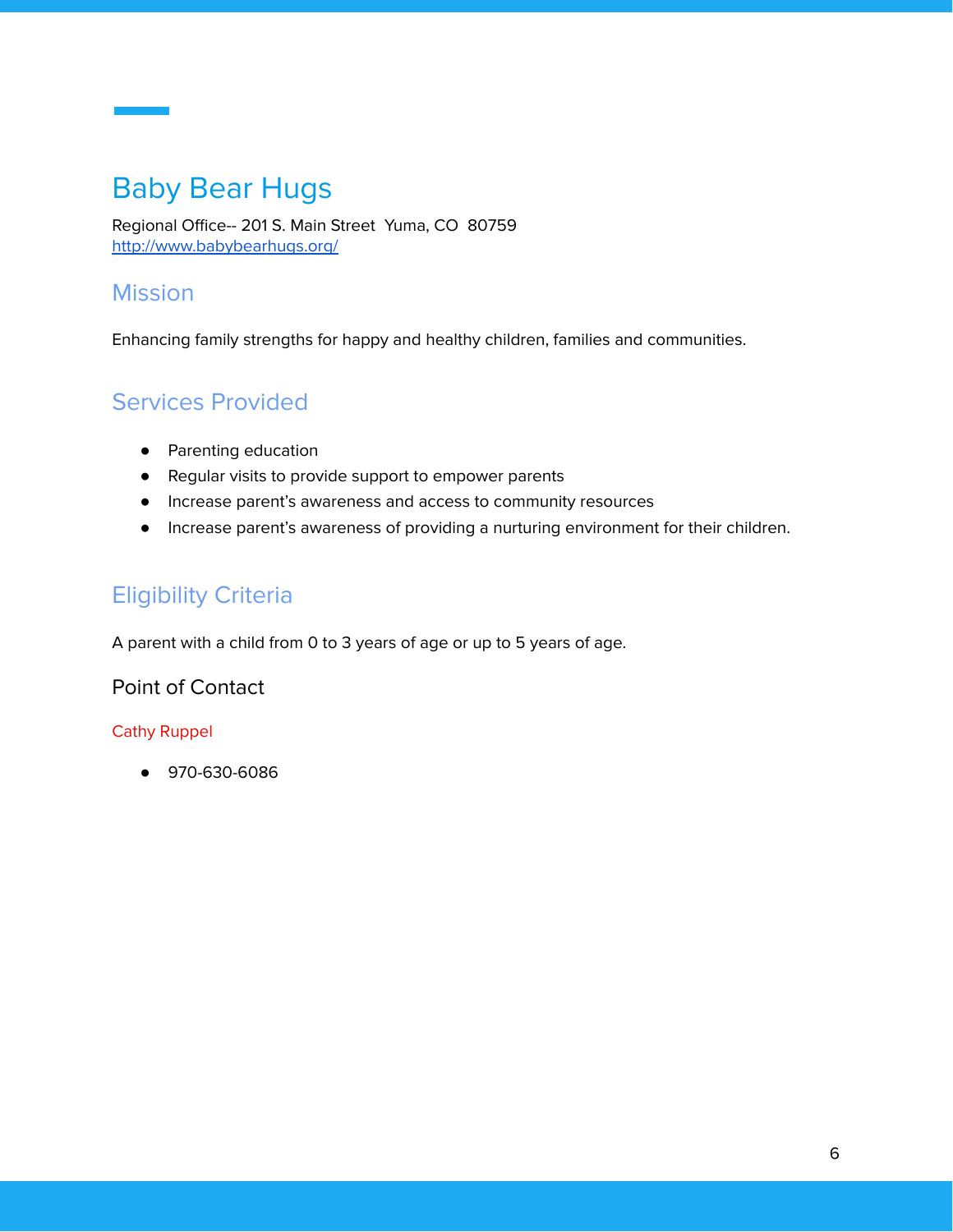# <span id="page-6-0"></span>Centennial Mental Health Center

650 E. Walnut Street Elizabeth, CO 80107 <https://www.centennialmhc.org/>

#### **Mission**

To provide compassionate and comprehensive mental health and substance use disorder services to the resilient, hard-working members of our northeastern Colorado community. We believe that seeking help isn't a sign of weakness; it's a sign of strength.

#### Services Provided

- Adult Mental Health
- Crisis help
- Integrated health
- Prevention & Early intervention
- Substance use disorders
- Youth and Family

## Eligibility Criteria

None.

Point of Contact

● 303-646-4519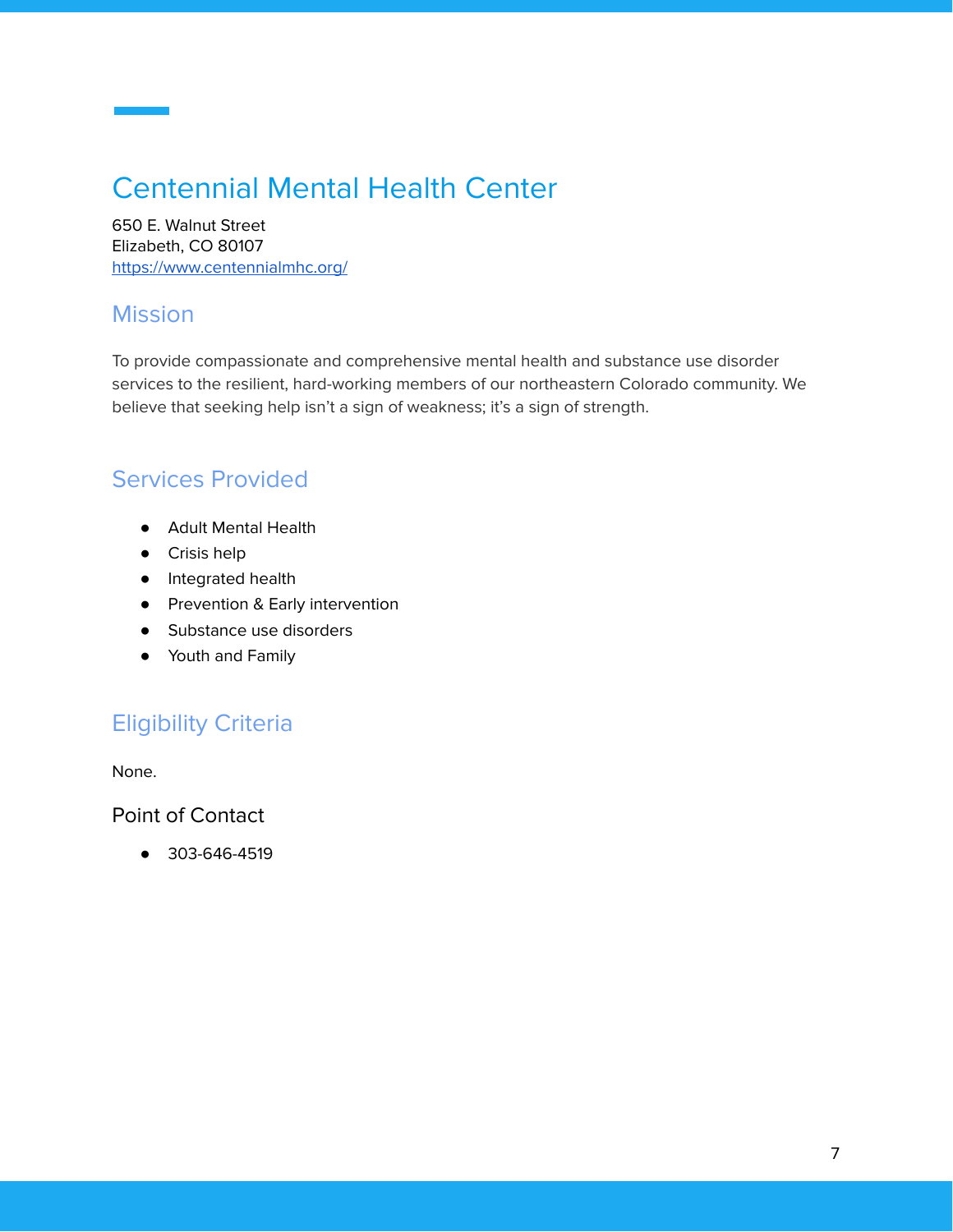# <span id="page-7-0"></span>Centennial Mental Health Center Sober Living

## Residences

821 E. Railroad Avenue Fort Morgan, CO 80701 <https://www.centennialmhc.org/>

#### **Mission**

To provide a stable environment for members of our community to achieve and maintain a sober lifestyle. Through on-site therapeutic intervention, case management, and peer support systems, the Sober Living Residential Program fosters a successful transition toward sober living while addressing the challenges that may hinder the client's continued success.

## Services Provided

- Sober living residence
- Case management
- Budgeting
- Peer support

## Eligibility Criteria

See the website.

Point of Contact

● 970-466-0639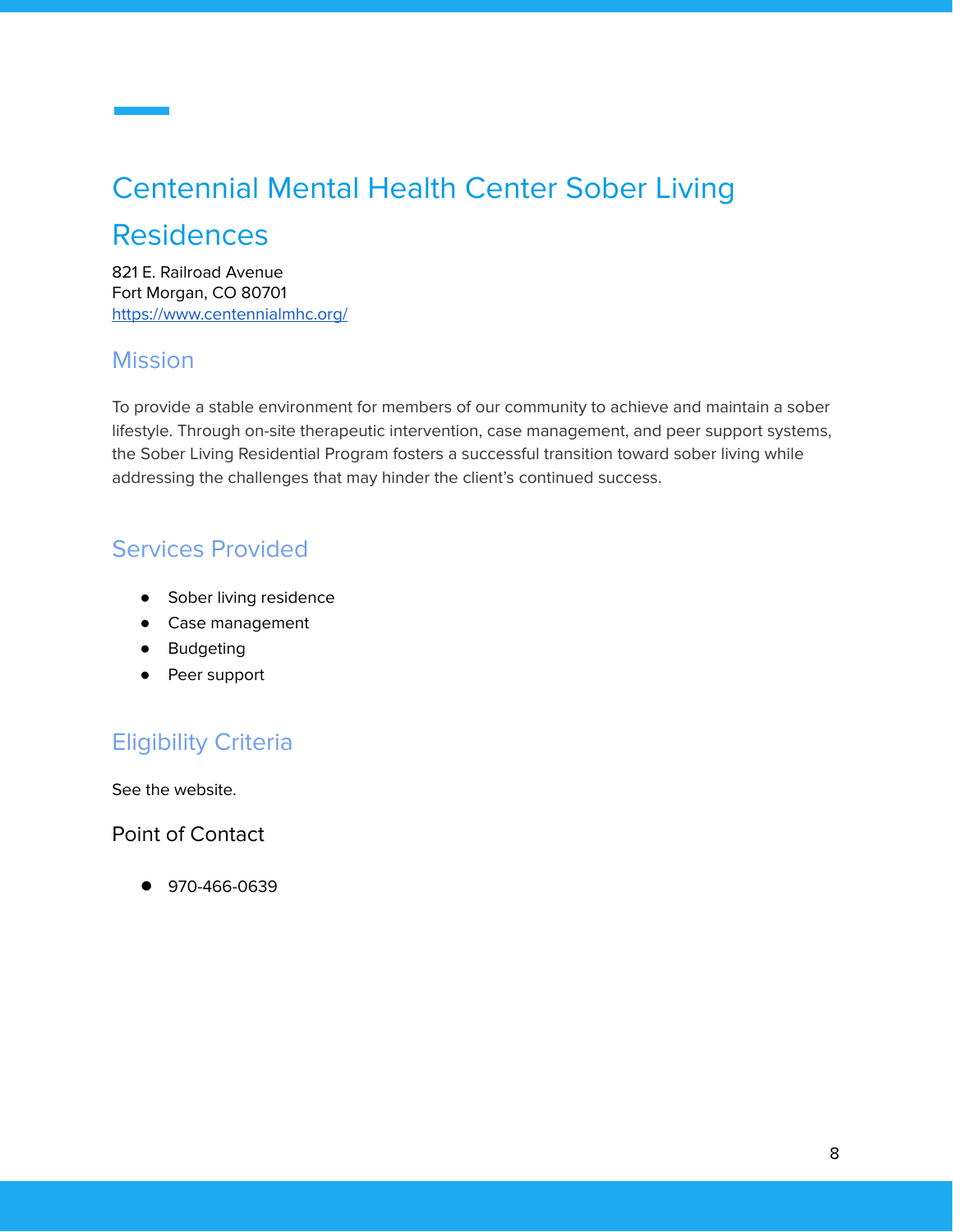# <span id="page-8-0"></span>Colorado Low-Income Energy Assistance Program (LEAP)

<https://cdhs.colorado.gov/leap>

#### **Mission**

Our goal is to help bring warmth, comfort and safety to your home and family by assisting with heating costs.

#### Services Provided

- A federally funded program that helps eligible Colorado families, seniors and individuals pay a portion of their winter home heating costs
- Providing assistance with heating costs, equipment repair and/or replacement of inoperable heating tools

#### Eligibility Criteria

If your income is up to 60% of the state median income level, you may qualify for heating assistance through LEAP. The state median income level used for the 2021-22 LEAP season was released by the U.S. Department of Health and Human Services in July 2021. The amount of the energy assistance benefit varies depending on a variety of factors, including the primary heating fuel costs and income.

#### Point of Contact

● 866-HEAT-HELP (866-432-8435)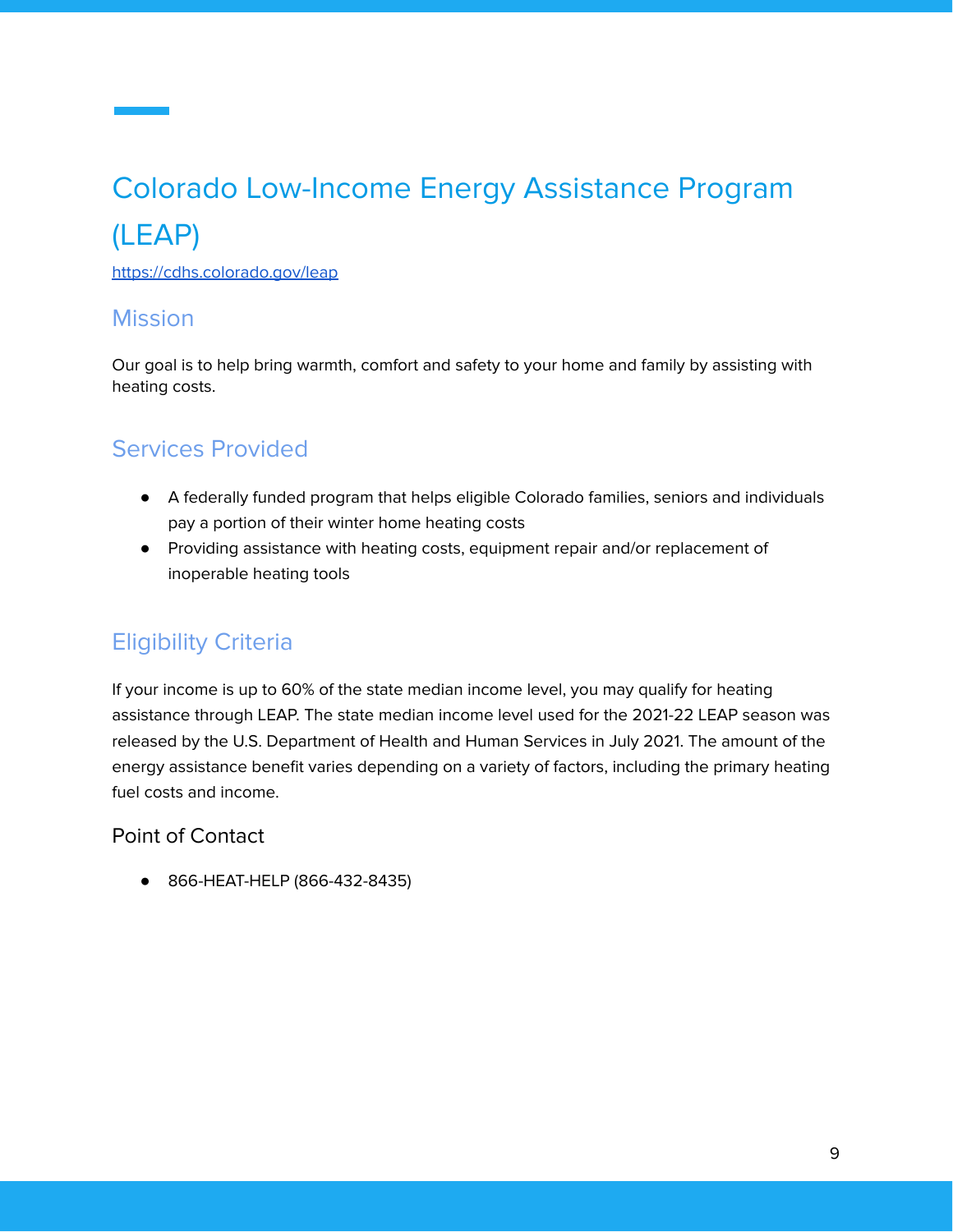# <span id="page-9-0"></span>Connections for Families

P.O. Box 1972 Elizabeth, CO 80107 [https://www.connections4families.org](https://www.connections4families.org/)

#### Mission

The mission of Connections for Families is to provide youth and their families with access to high-quality services and resources that increase their capacity to sustain a healthy environment and positive outcomes for their children.

**Vision:** We believe that every family and every child is unique--this is why at Connections for Families we utilize a strengths-based approach to empower families to address their individual needs. We aim to provide a collaborative approach for appropriate services in areas including but not limited to: mental health, behavioral health, public assistance, substance use, and legal challenges. Our goal is to promote the stability and sustainability of families in our community, and advocate for healthy development for our youth.

#### Services Provided

#### **INDIVIDUALIZED SERVICE SUPPORT TEAM**

Individualized Service Support meetings are utilized to connect families with appropriate resources, and address needs/concerns for youth and their family. These meetings involve discussion with Connections for Families staff, along with representatives from other local agencies to offer support and resources to meet these needs.

#### **ALLIANCE AFTERSCHOOL**

Connections for Families offers afterschool programming for middle school aged students on Wednesdays at Elizabeth Middle School throughout the school year. This group is intended to increase academic engagement, social-emotional skills, and social connectedness within the youth's schools. Lesson and conversations are based of the curriculum: *Messy in Between* by SoulGrowers and *Sources of Strength* which is a comprehensive wellness program that focuses on suicide prevention and is led by youth.

#### **RURAL INTERVENTION SPECIALIZED CASE MANAGEMENT (RISC)**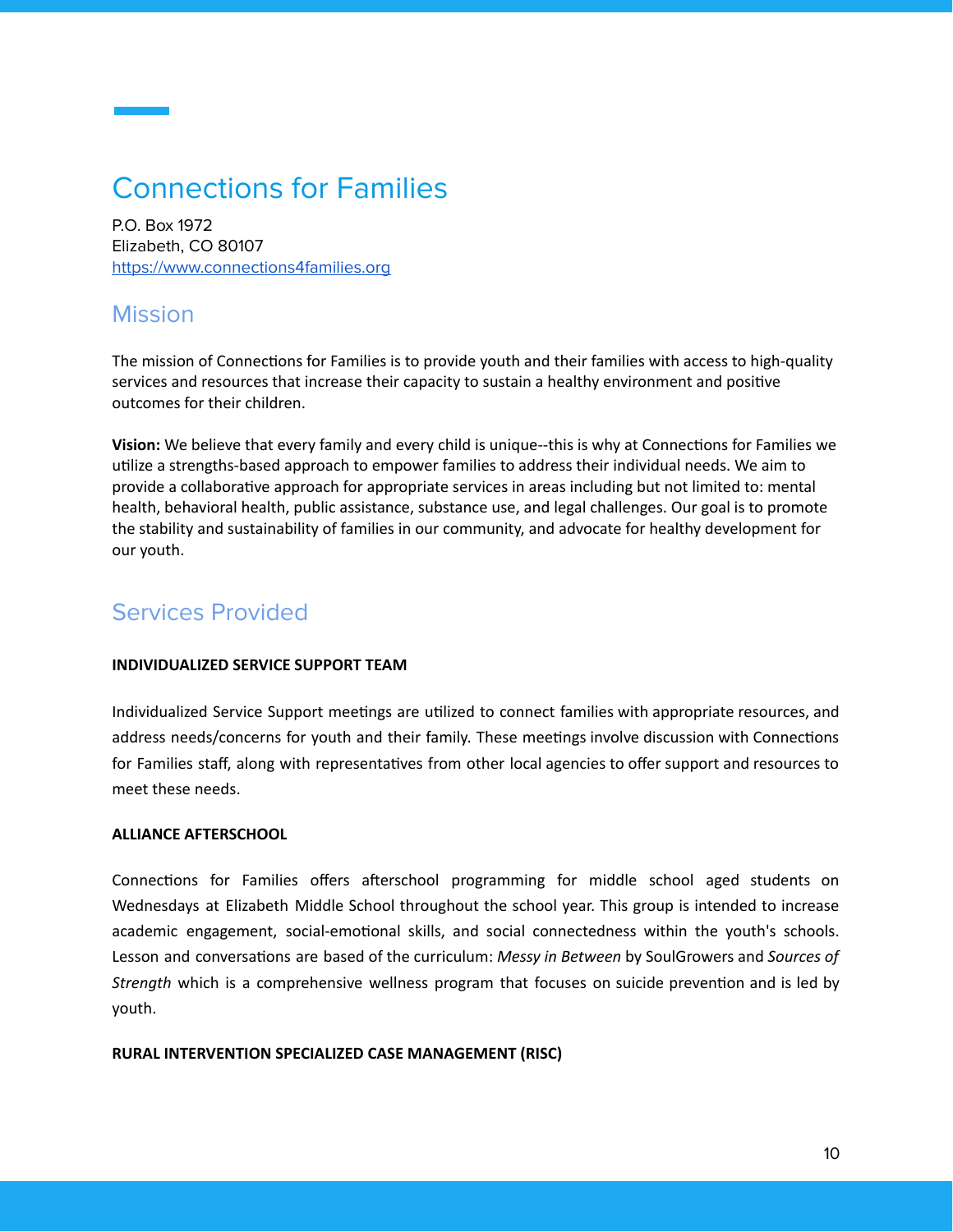Our RISC Case Manager works with youth and their families on several levels. The RISC program offers comprehensive assessments to evaluate areas of strength, need, and risk for a child/youth. The RISC case manager also provides referrals to appropriate services, attends Individualized Service Support Team (ISST) meetings, Distract Attendance Review Board (DARB) meetings and serves as a Pre-Trial Case Manager for the Colorado Youth Detention Continuum (CYDC) In Elbert and Lincoln Counties. In addition, the RISC case manager can provide one-on-one coaching utilizing the curriculum *Messy in Between* by SoulGrowers.

#### **PREVENTION PROGRAMS**

In collaboration with other local agencies, Connections for Families offers several prevention programs focused on the areas of social-emotional learning, tobacco use, substance use, and life skills.

**The RESTORE Program** which is supported through the 18<sup>th</sup> Judicial District, is a facilitated group that offers a 9-week class course on making good decisions. The group utilizes the Conflict Resolution for Recovery and Relapse Prevention curriculum. It is a NAADAC and NIDA approved curriculum, and covers peer and family relationships, substance use, mental health, wellness, and education. Through these discussions, the youth work through a workbook that helps guide them through these discussions and making good decisions. A referral from the Court is required to participate in the RESTORE Program.

**Second Chance Tobacco-** Connections for Families is an administrator of Second Chance Tobacco which is a web-based tobacco education program for middle school and high school aged youth who have violated the tobacco policy at their school, or have been ticketed by law enforcement. This program is interactive and self-directed, and is intended to be used as an alternative to suspension. The program may also be helpful for teens that are experimenting with tobacco, but have not necessarily violated a school's policy. Referrals for this program may come from school administrators, RISC Case Manager, law enforcement officers, and municipal court.

**Botvin Life Skills Program**- Connections for Families serves as an oversight for the Botvin Life Skills Program, which is facilitated by a Centennial Mental Health Prevention Specialist. It is an eight week program serving 3rd to 12th graders. The program is taught in a classroom setting, and empowers youth to be the managers of their own outcomes. Content discussed includes substance use, peer pressure, misconduct, and emotion regulation.

**Spot Vision Screening-** Connections for Families serves an oversight for Spot Vising Screening in the Elizabeth School District and in collaboration with funding from Colorado Access and Connection for Families, this program allows for routine vision screens to all children that are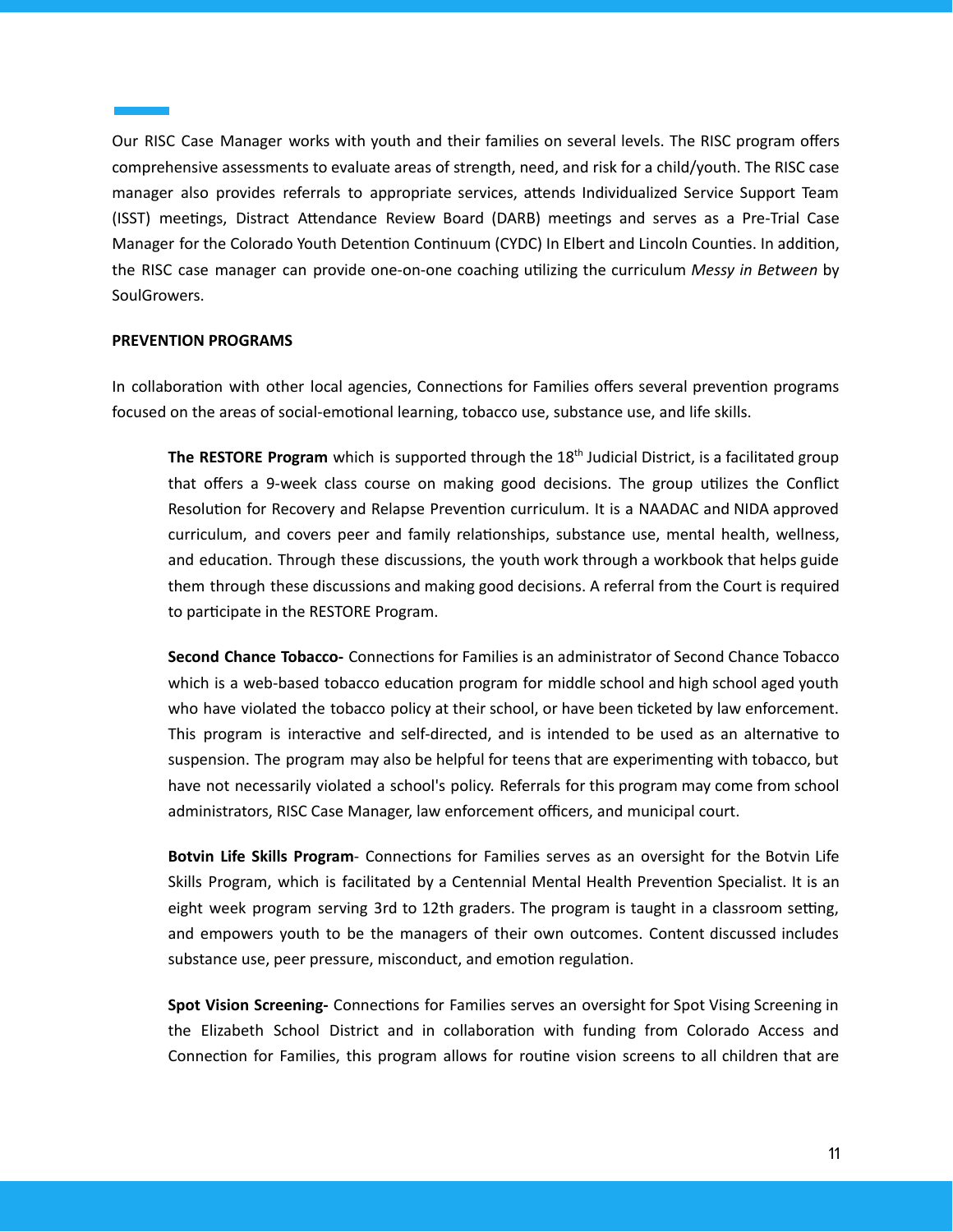undergoing assessment for early interventions, children who attend preschool, and children with special needs.

## Eligibility Criteria

Residents of Elbert County or attending a school district in Elbert County.

#### Point of Contact

#### PattyAnn Fontenot

● 303-204-9232, [pattyann.maher@connections4families.org](mailto:pattyann.maher@connections4families.org)

#### Jolene Funkhouser

● 720-670-0038, [jfunkhouser@arapahoegov.com](mailto:jfunkhouser@arapahoegov.com)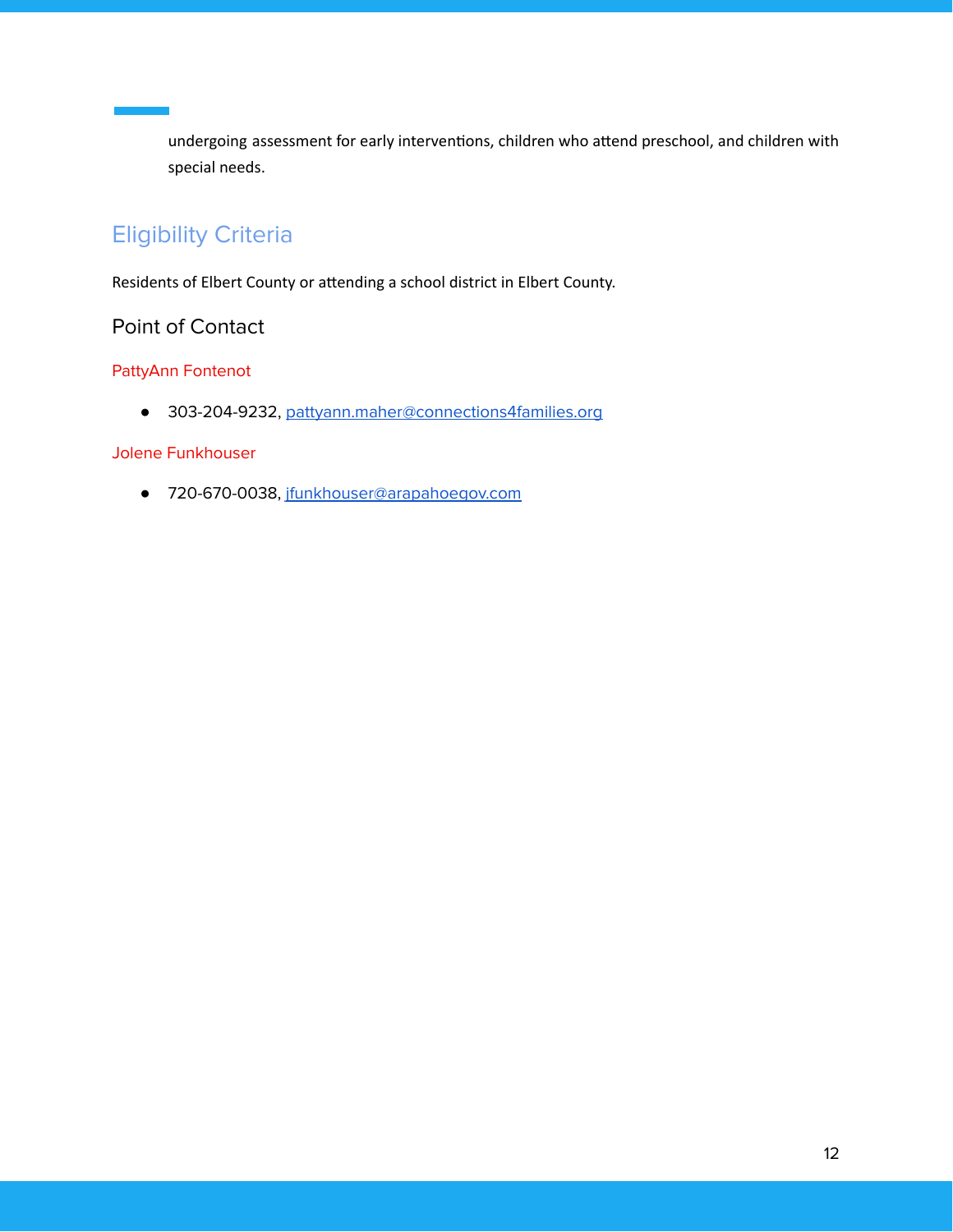# <span id="page-12-0"></span>Dads of Elbert County

Facebook: <https://www.facebook.com/groups/2775159659415137/>

#### Mission

To assist our neighbors in Elbert County using our trade skills and labor, donate food and sundry items and the occasional fundraiser.

#### Services Provided

- Small project assistance
- Food and sundry items
- Fundraising assistance

#### Eligibility Criteria

None

#### Point of Contact

#### Clint Decker

#### Bryan Armstrong

● 720-500-3043

#### Meeting Dates and Times

- First Monday of every month
	- 6:00 p.m. to 8:00 p.m.
	- Elizabeth Brewing Company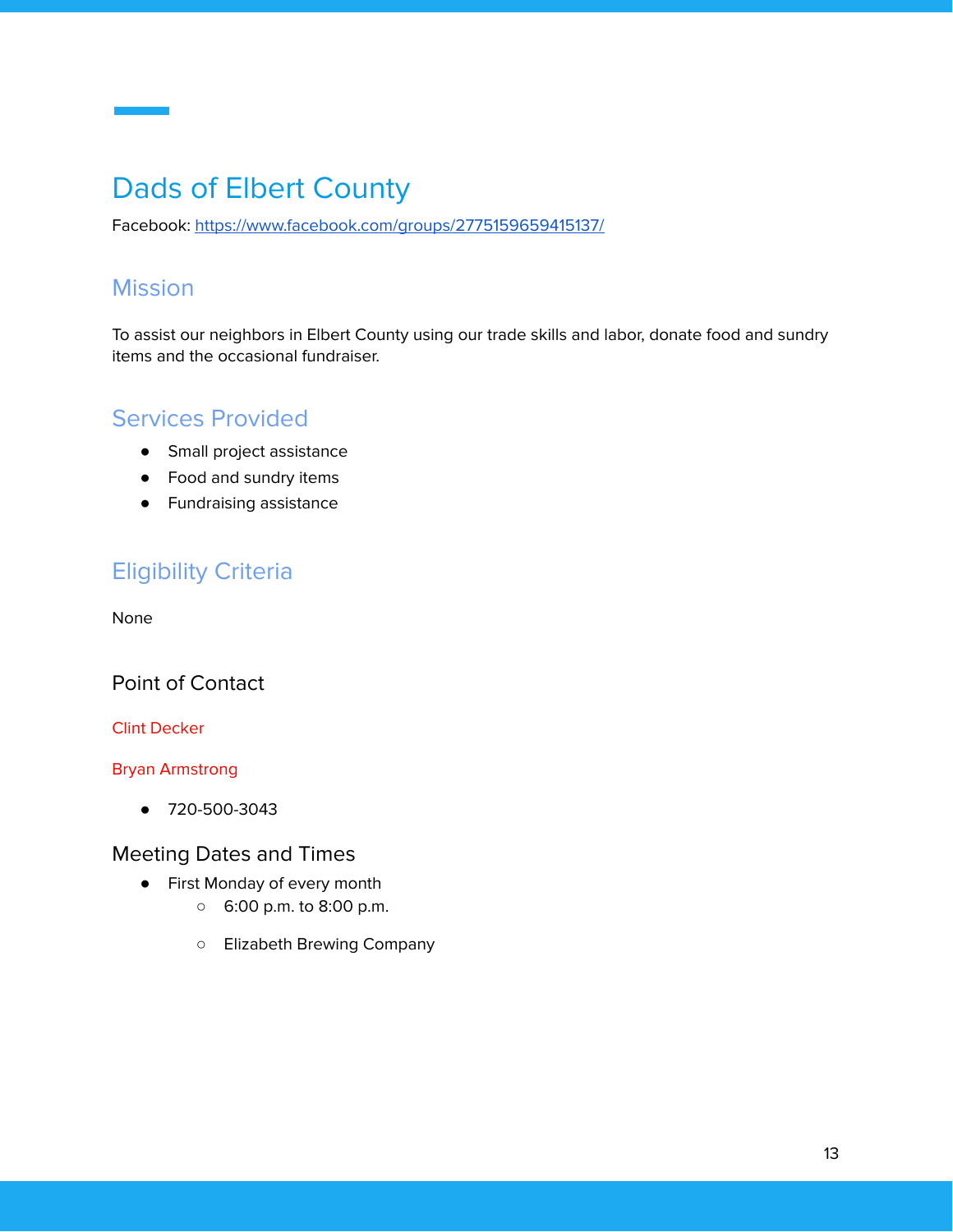# <span id="page-13-0"></span>East Central Council of Governments (ECCOG)

128 Colorado Avenue PO Box 28

Stratton, CO 80836

Facebook: <https://m.facebook.com/ECCOGSTRATTON/>

#### **Mission**

To provide services and programs that allow seniors in our local communities to maintain the highest quality of life possible. The AAA is committed to help find a solution for any problem encountered by persons over the age of 60.

#### Services Provided

- Nutrition Project SMILE, congregate and home delivered meals
- Material Aid Help Mate
- Transportation Outback Express
- Homemaker and Respite Care Services
- Legal Services
- Long Term Care Ombudsman

#### Eligibility Criteria

All but one program requires community members to be 60 years of age or older. One program we offer allows potential clients to only be 55 years of age and older. Our transit service does serve mainly senior citizens, however, we are available to other community members with disabilities or even the general public if needed without a need for being 60 years or older.

#### Point of Contact

Blake Sigler - Senior and Transit Services Director

● 719-348-5562, [bsigler@prairiedevelopment.com](mailto:bsigler@prairiedevelopment.com), [www.eccog.com](http://www.eccog.com/)

#### Sean Vanous - Senior and Transit Services Assistant Director

● 719-348-5562, [svanous@prairiedevelopment.com,](mailto:svanous@prairiedevelopment.com) [www.eccog.com](http://www.eccog.com/)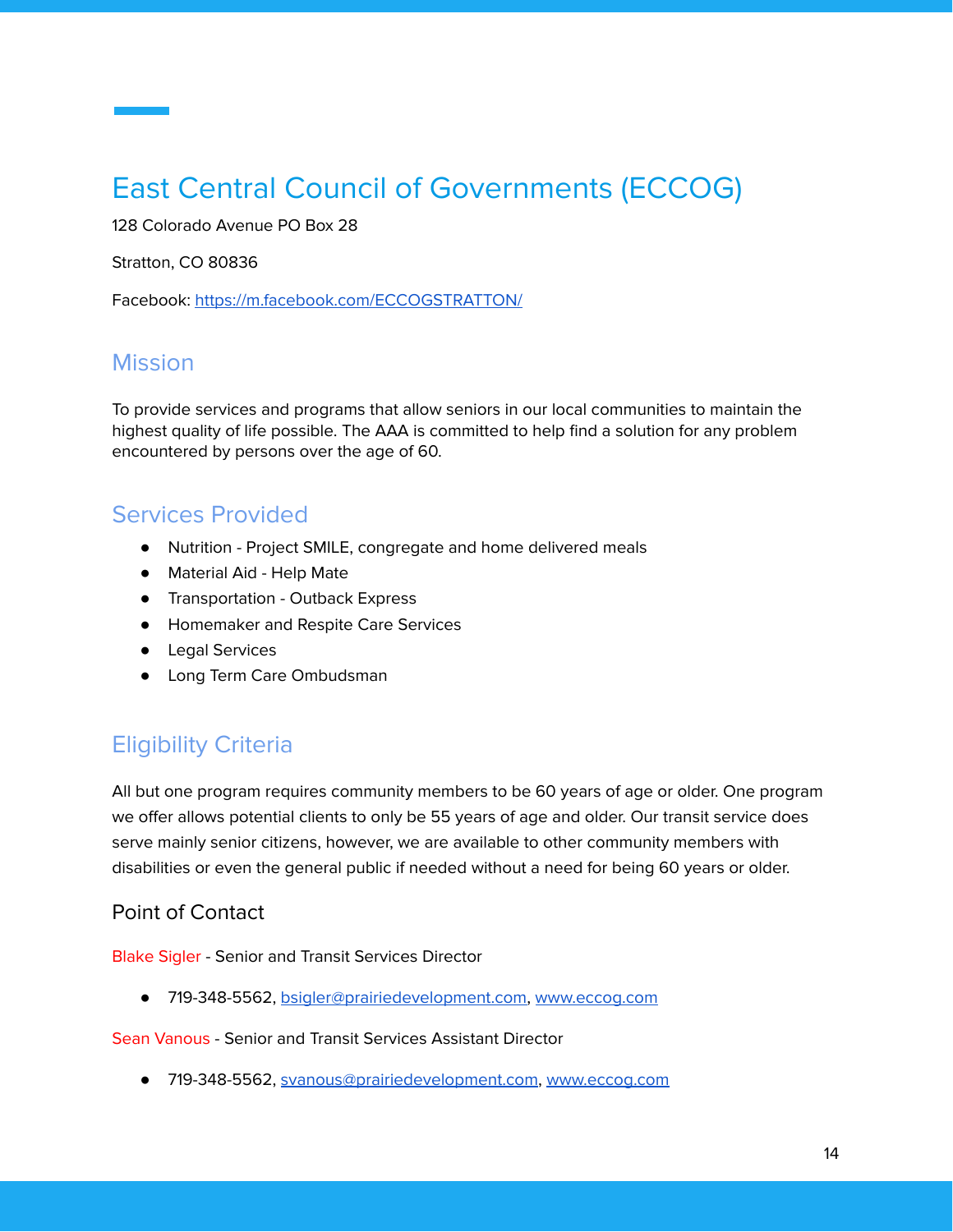# <span id="page-14-0"></span>**ECCO**

336 Comanche Street Kiowa, CO 80117 <http://www.eccoinkiowa.com/>

#### **Mission**

To identify needs of the community and provide emergency outreach to the citizens of Elbert County.

#### Services Provided

- Grants
- Clothing
- Emergency outreach
- Community projects
- Low income assistance

## Eligibility Criteria

None

Point of Contact

Erica Johnson [eccoinkiowa@outlook.com](mailto:eccoinkiowa@outlook.com)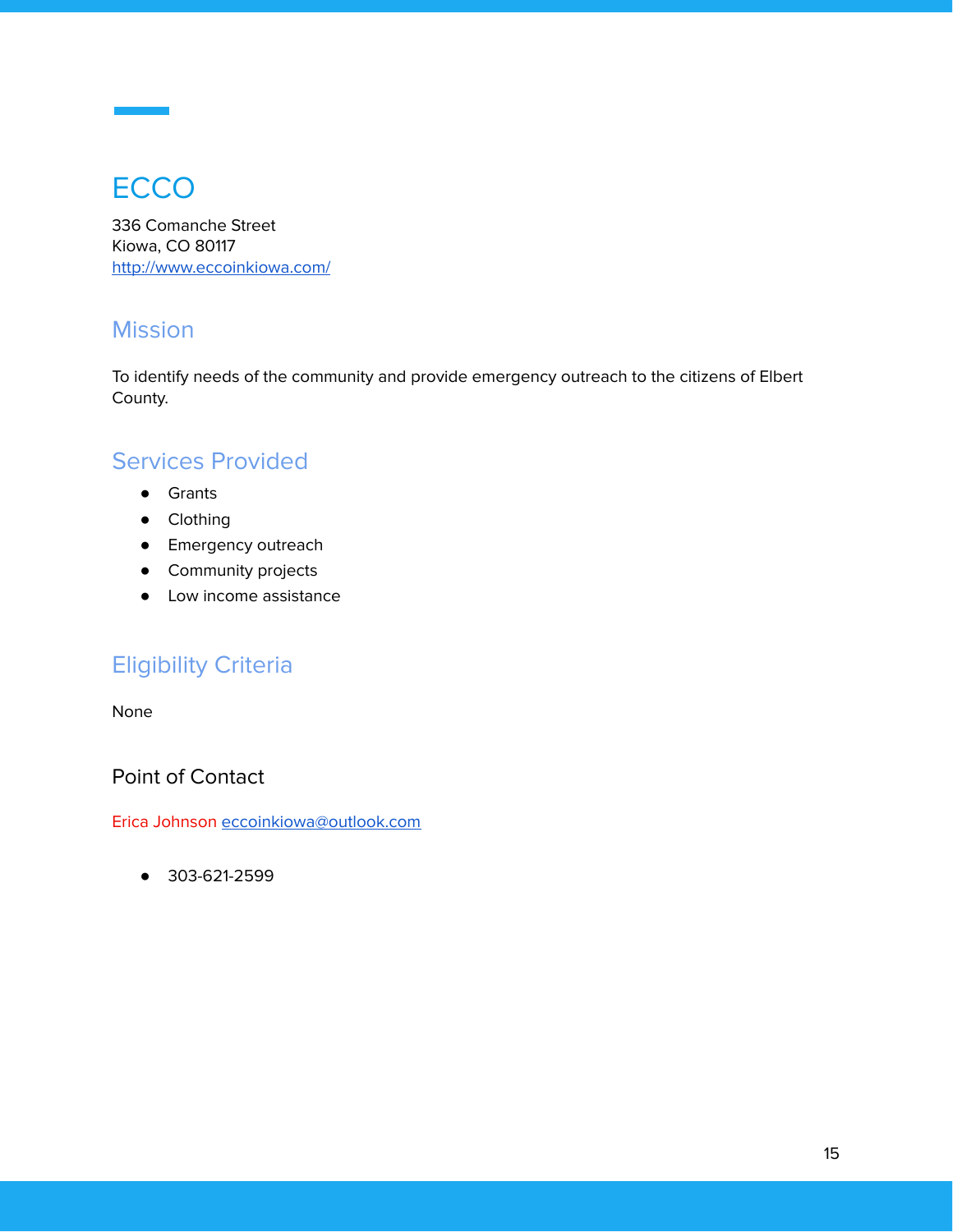# <span id="page-15-0"></span>Elbert County Early Childhood Council

<https://www.ececc.org/>

#### Mission

To ensure that Elbert County is a community of well-rounded, happy, healthy, educated children and families.

#### Services Provided

- Training and support to early childhood professionals from preschool teachers to therapists by providing continuing education scholarships and grants for supplies
- Support licensed and unlicensed family childcare home providers the same way
- Provide assistance and guidance to providers looking to become licensed
- Direct providers to available grants
- Assist families in finding childcare
- Administer TANF grant from DHS to allow children to attend preschool if cost prohibitive for their family

#### Eligibility Criteria

Must reside in Elbert County

Point of Contact

Llan Barkley [elbertearly@gmail.com](mailto:elbertearly@gmail.com)

● 903-744-2928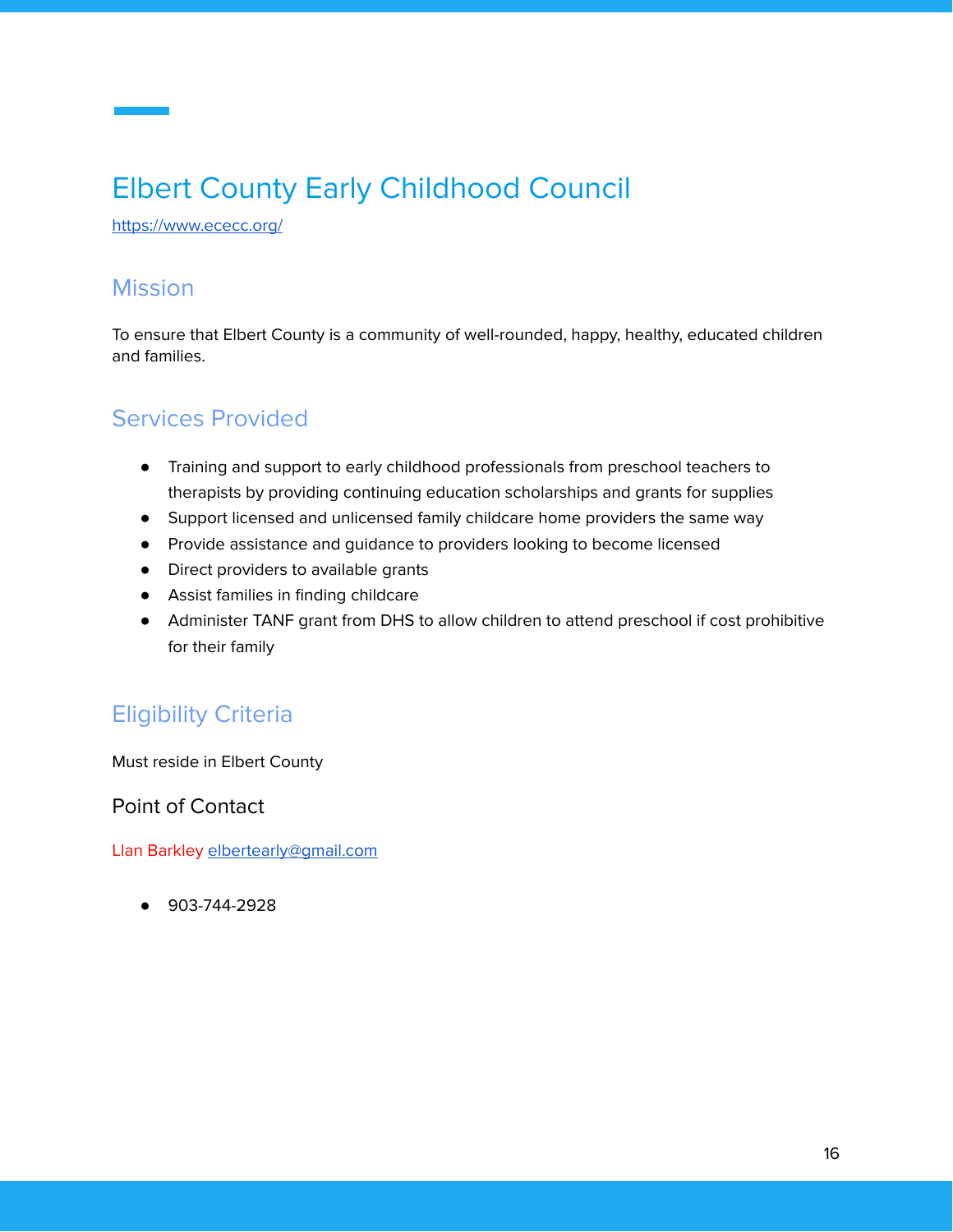# <span id="page-16-0"></span>Elbert County Extension

95 Ute Avenue Kiowa, CO 80117 <https://elbert.extension.colostate.edu/>

#### **Mission**

Empower Coloradans to address important and emerging community issues using dynamic, science-based educational resources.

#### Services Provided

● Provide research-based education and information on topics that range from financial literacy, health eating, food preservation and safety, livestock and farming technologies and practices, horticulture, 4-H youth development, emergency preparedness, natural resources, community development, water, energy, and drought.

## Eligibility Criteria

None

#### Point of Contact

Kali Benson [kali.benson@colostate.edu](mailto:kali.benson@colostate.edu)

Lore Denson [lore.denson@colostate.edu](mailto:lore.denson@colostate.edu)

Trena Smith [trena.smith@colostate.edu](mailto:trena.smith@colostate.edu)

Willie Wilkins [willie.wilkins@colostate.edu](mailto:willie.wilkins@colostate.edu)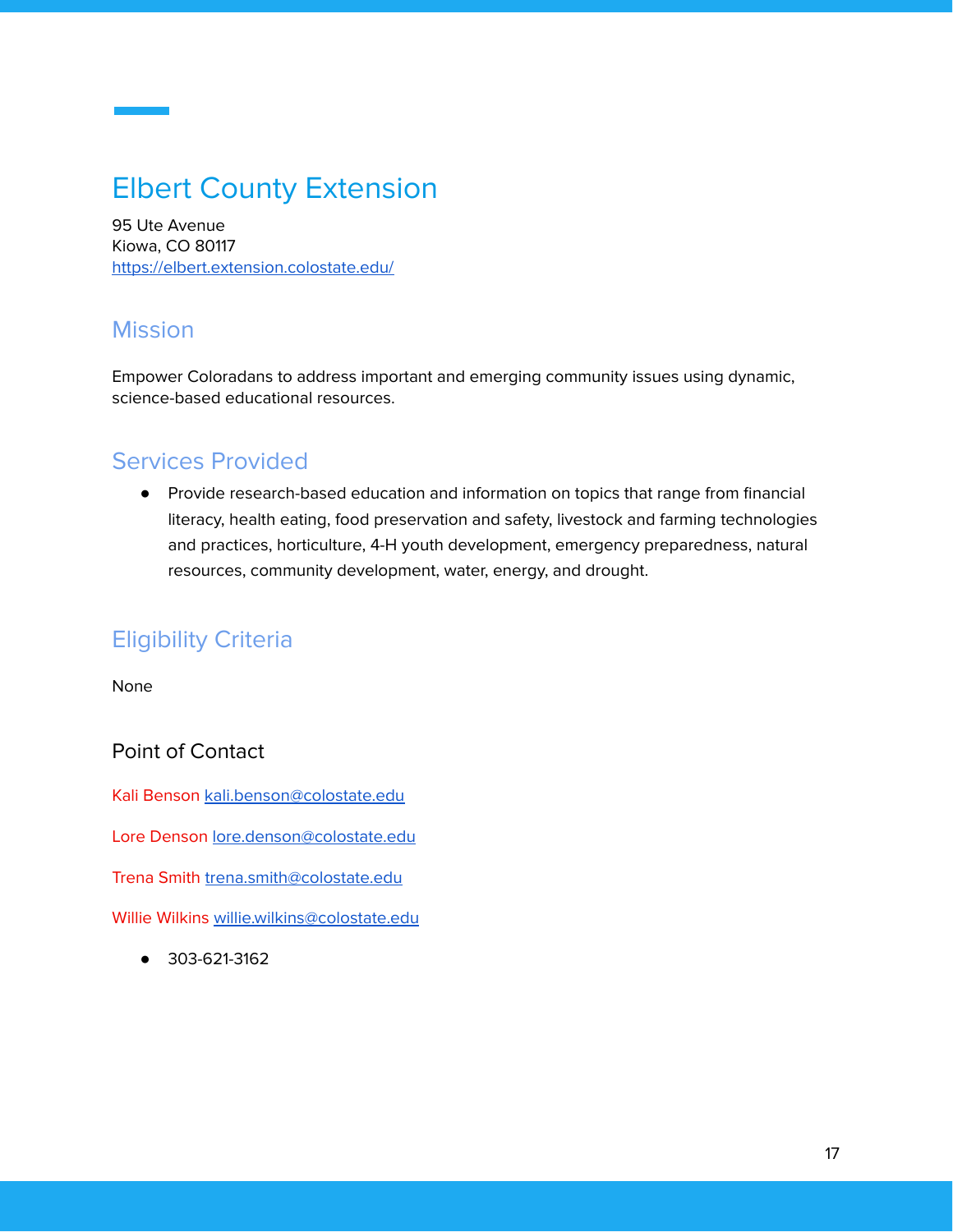# <span id="page-17-0"></span>Elbert County Human Services

75 Ute Avenue P.O. Box 924 Kiowa, CO 80117 <https://www.elbertcounty-co.gov/208/Human-Services> <https://www.facebook.com/ElbertCountyHumanServices/>

#### Mission

We are dedicated to ensuring the safety and well-being of children, maintaining and strengthening the family wherever possible, promoting self sufficiency and improving the quality of life within our community. We are committed to providing top-notch services, which promote independence, self-efficacy and family preservation.

## Services Provided

- Cash Assistance payments for low income persons, elderly and disabled residents who qualify
- Child and Adult Protection
- Child Support Services
- Child Care Assistance
- Food Assistance

## Eligibility Criteria

Must be a resident of Elbert County.

#### Point of Contact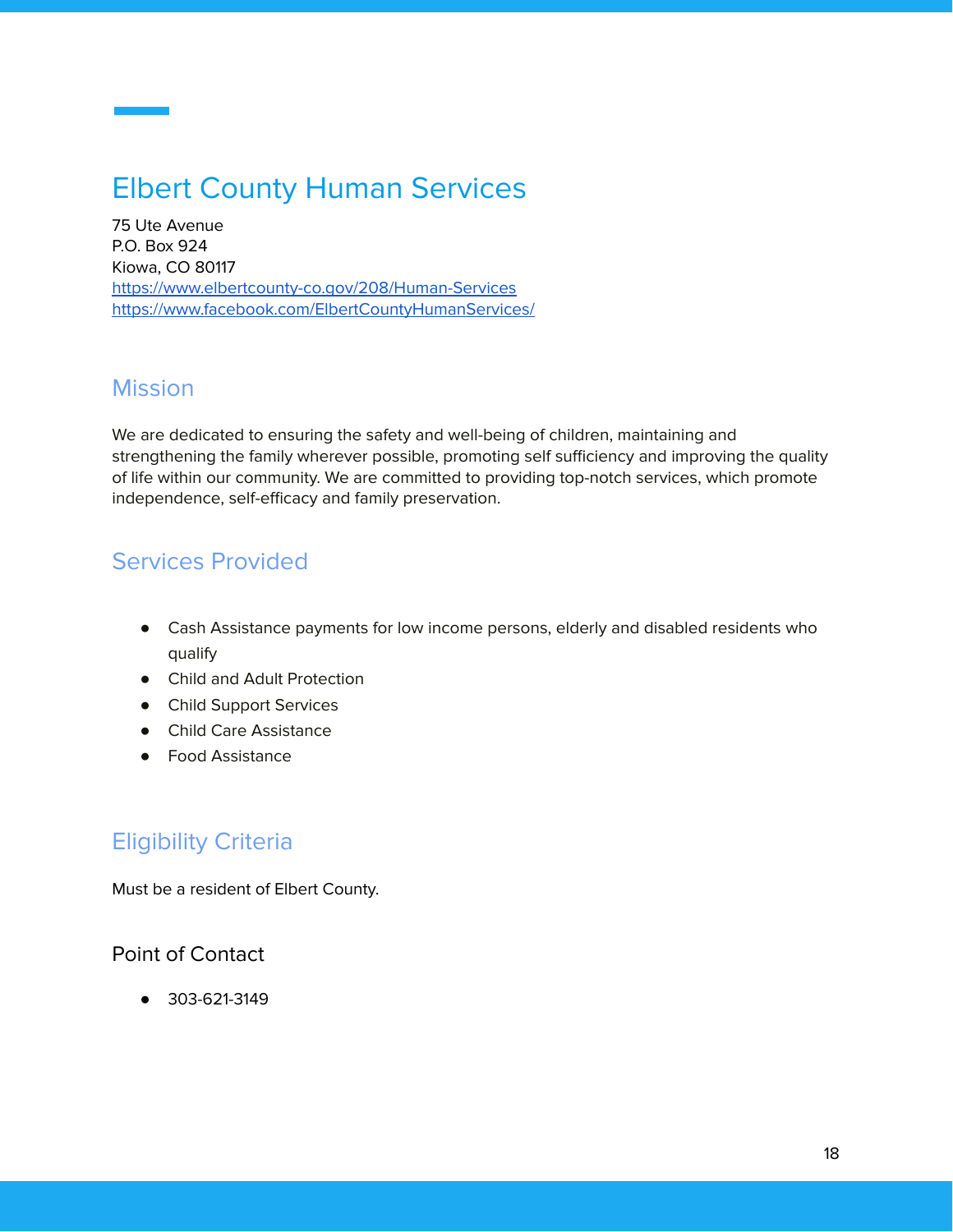# <span id="page-18-0"></span>Elbert County Public Health

75 Ute Avenue P.O. Box 201 Kiowa, CO 80117 <https://www.facebook.com/ElbertCountyPublicHealth> <https://www.elbertcounty-co.gov/206/Public-Health>

#### Mission

Public Health's goal is to protect, promote, and improve the health, environment, and quality of life of the residents of Elbert County.

## Services Provided

● Health promotion programs, communicable disease investigation and response, environmental health services (including Onsite Wastewater Treatment System inspections, restaurant inspections, and child care center inspections)

## Eligibility Criteria

Must be a resident of Elbert County, or a business located in, or serving, Elbert County.

#### Point of Contact

Dwayne Smith, Director [dwayne.smith@elbertcounty-co.gov](mailto:dwayne.smith@elbertcounty-co.gov)

Sara McIntosh, Public Health Nurse [sara.mcintosh@elbertcounty-co.gov](mailto:sara.mcintosh@elbertcounty-co.gov)

Stacey Rinehart, Environmental Health Specialist [stacey.rinhart@elbertcounty-co.gov](mailto:stacey.rinhart@elbertcounty-co.gov)

Marrissa Ginger, Administrative Support Specialist [marissa.ginger@elbertcounty-co.gov](mailto:marissa.ginger@elbertcounty-co.gov)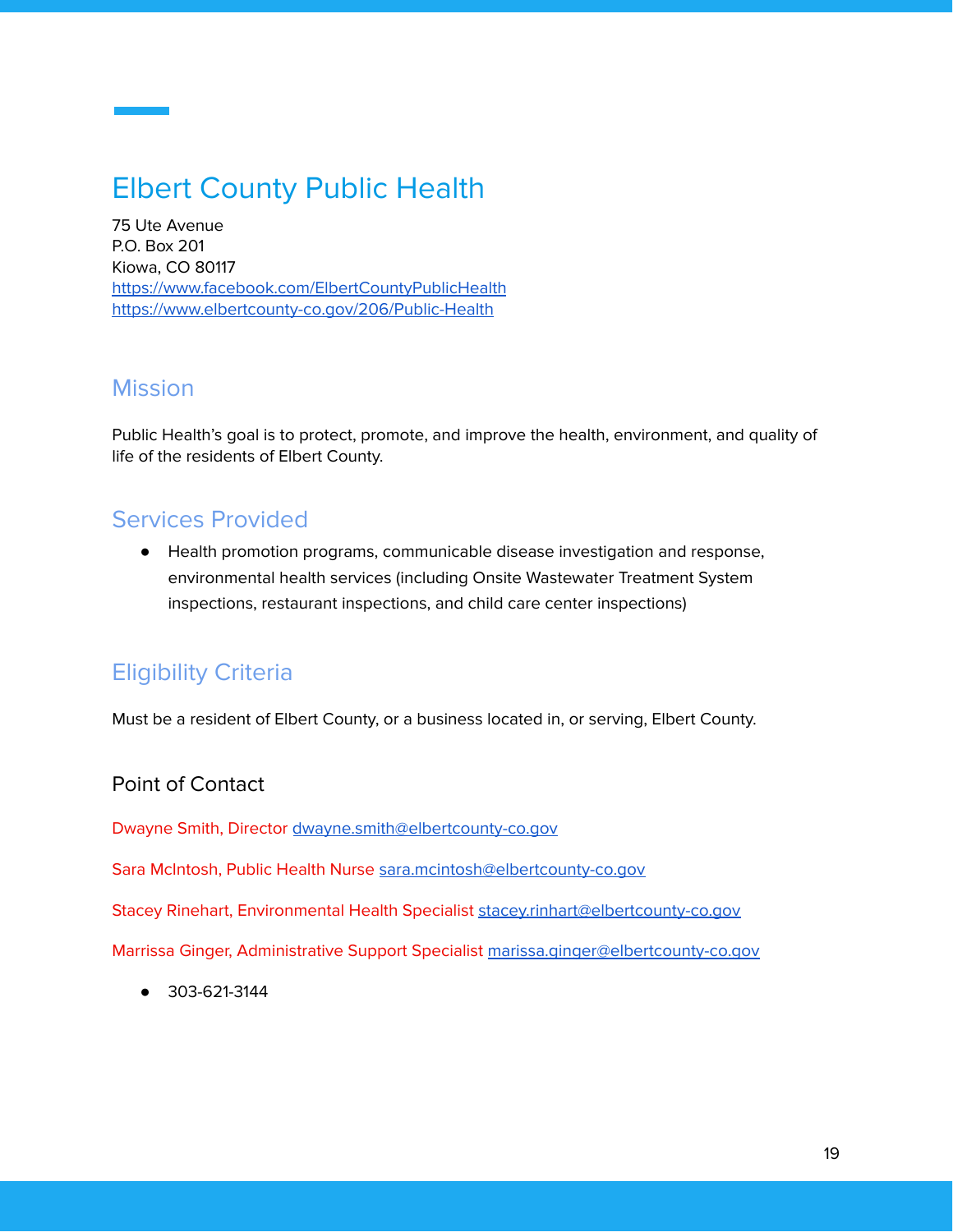# <span id="page-19-0"></span>Elbert County Veterans Services Office

PO Box 131

Elbert, CO 80106

Website: [www.elbertcounty-co.gov/353/Veterans-Services](https://www.elbertcounty-co.gov/353/Veterans-Services)

#### **Mission**

Elbert County Veterans Service Office provides assistance to any veteran or their family in making sure that they get all the veterans benefits they have earned.

## Services Provided

We act as the advocate for the veteran by assisting in filing veterans administration (VA) claims, coordinating with state and federal agencies in delivery of veterans services, assisting with appeals when necessary, as well as a variety of other veterans-related support.

## Eligibility Criteria

We help all honorably-discharged veterans and their families.

#### Point of Contact

Ric Morgan-[morgan@hayday.org](mailto:morgan@hayday.org)

● 303-520-6088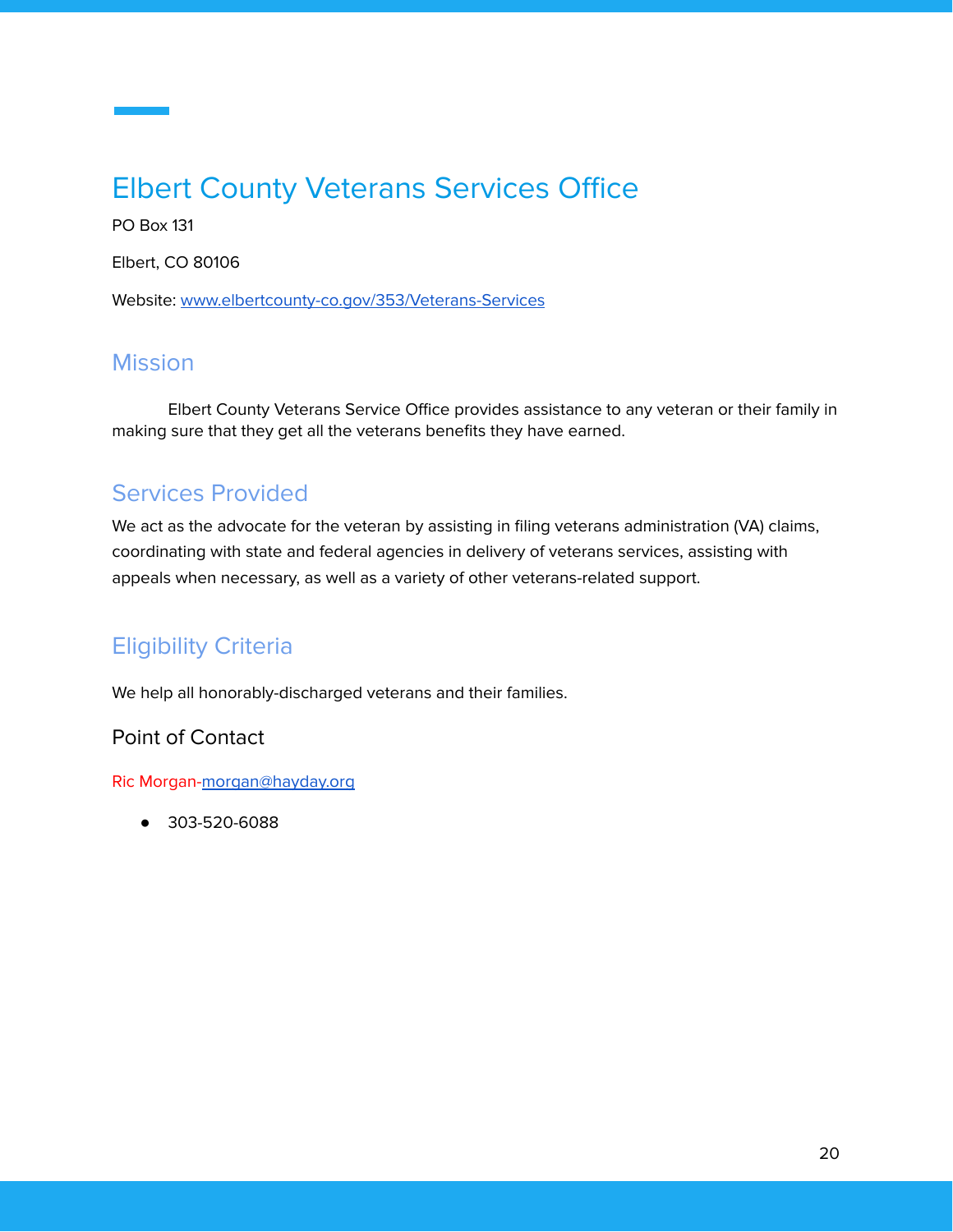# <span id="page-20-0"></span>Elbert County Workforce Center

75 Ute Avenue P.O. Box 186 Kiowa, CO 80117 [www.connectingcolorado.com](http://www.connectingcolorado.com/)

#### Mission

Workforce Center **"Career Counselors"** can connect workers and **Job Seekers** with local employment, training, and educational opportunities, as well as any available funding; they can also help clients improve their interviewing skills and résumé.

**Employers** can also benefit from the **Workforce Centers'** knowledgeable "**Business Services Representatives"**, who can connect them to funding and training opportunities while also helping them recruit, hire, and keep the skilled talent they need to grow.

#### Services Provided

- Resume Support
- Mock job interviews
- Job searches
- Computer and internet access
- Career counseling and training for job seekers
- Recruitment of workers, pre-screening, and referral services
- Tax credits and training reimbursement for employers

## Eligibility Criteria

Low level income and job loss without fault

#### Point of Contact

Cynthia Rule [cynthia.rule@state.co.us](mailto:cynthia.rule@state.co.us)

● 720-639-5859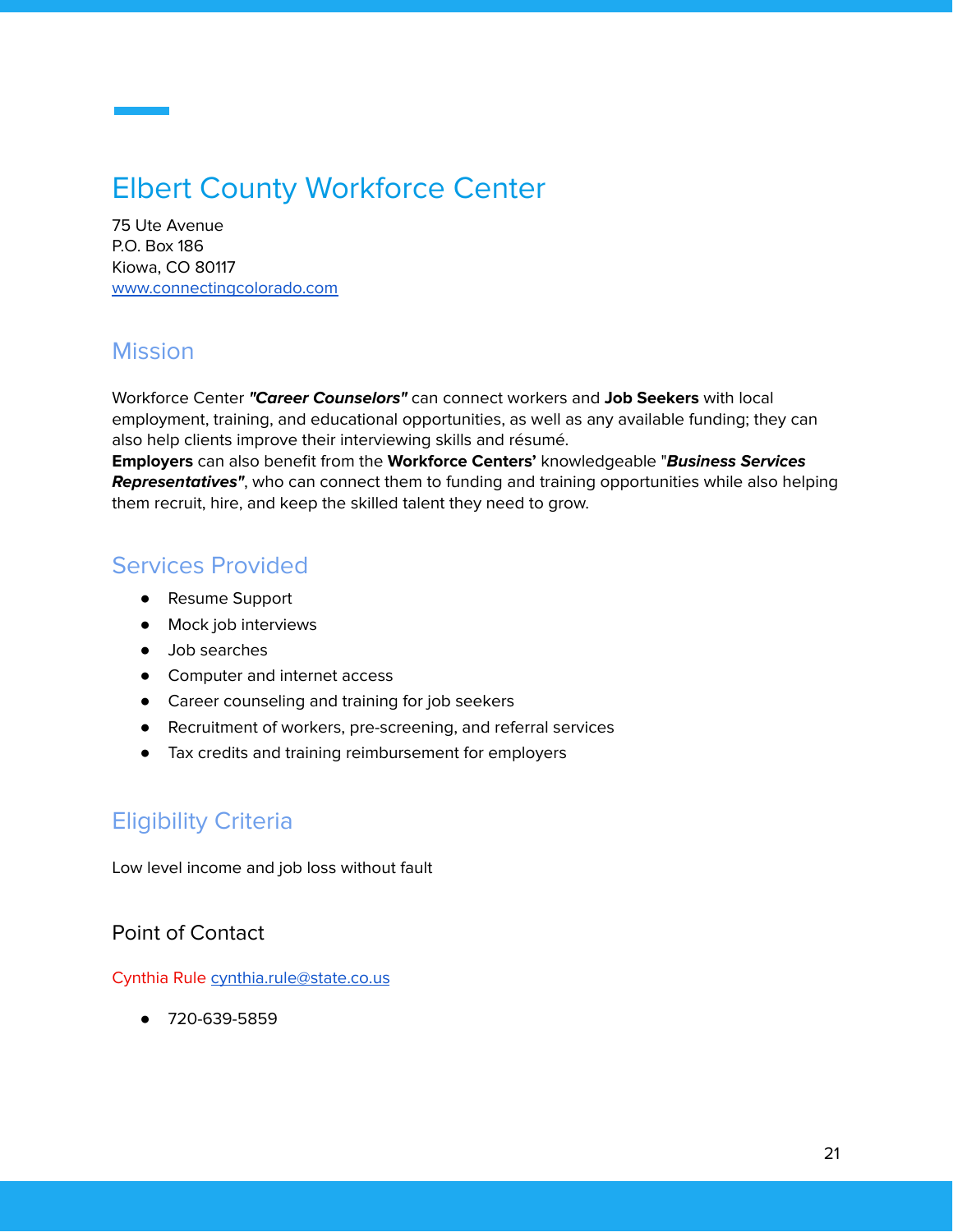# <span id="page-21-0"></span>Elbert Woman's Club

24223 Eccles Street Elbert, CO 80106 Facebook: https://www.facebook.com/TownofElbert/

#### Mission

To reach, connect and celebrate community; to build lifelong relationships and promote the growth of women's experience w/in the community

## Services Provided

● Opportunities for individuals to become a part of the community. Learn about making jams and jellies and crafts. Serving others through monthly breakfasts, bazaars and bingo.

## Eligibility Criteria

None

#### Point of Contact

#### Wendy Walp

● 303-243-1308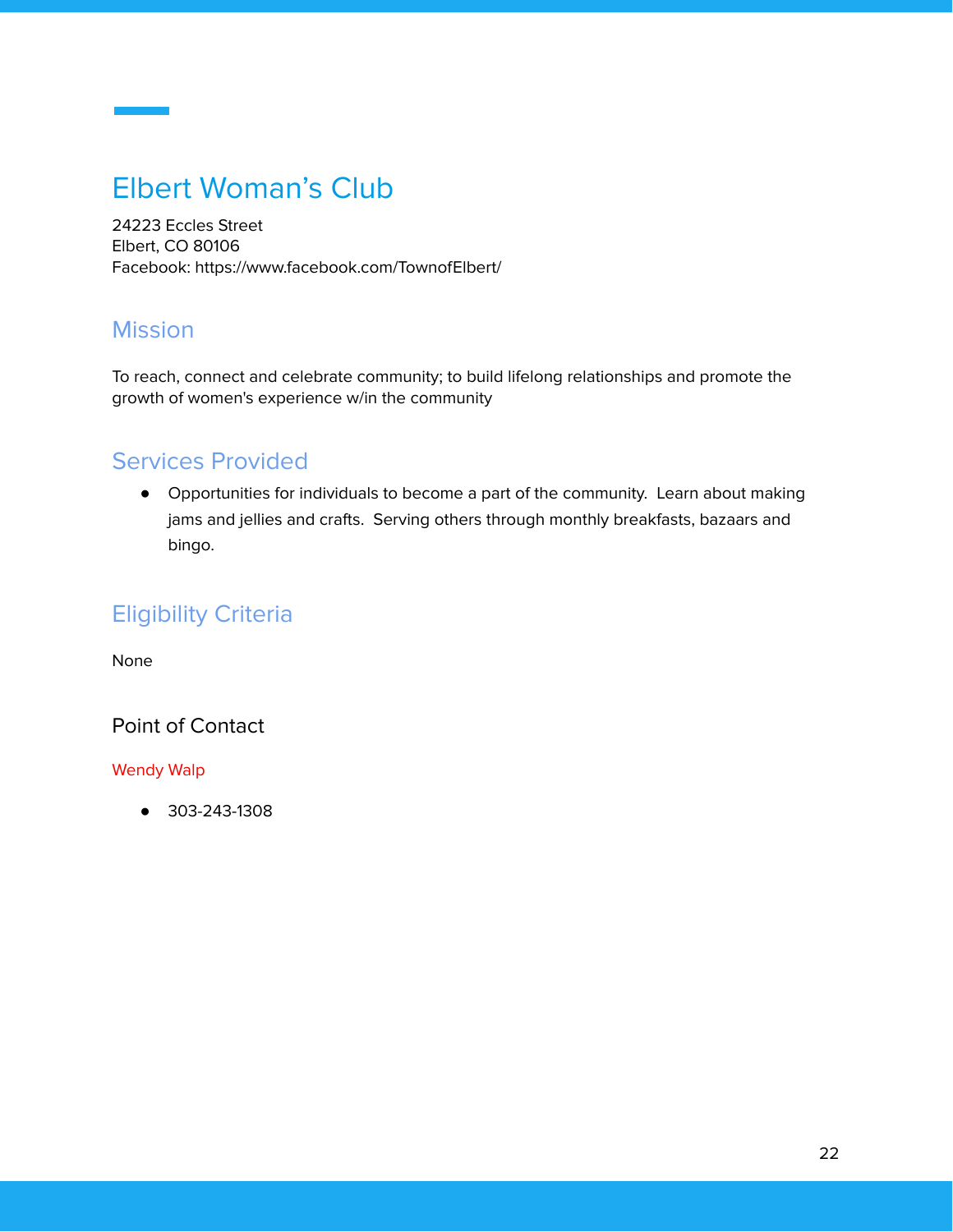# <span id="page-22-0"></span>Elizabeth Area Chamber of Commerce

166 Main St. G Elizabeth, CO 80107

## **Mission**

To be united in the common good of the local commerce and community, to provide a support system for area businesses, and to foster close business relationships.

#### Services Provided

- Access to business directory
- Opportunities for community events
- Educational meetings

## Eligibility Criteria

None

Point of Contact

Director [director@elizabethchamber.org](mailto:director@elizabethchamber.org)

● 303-646-4287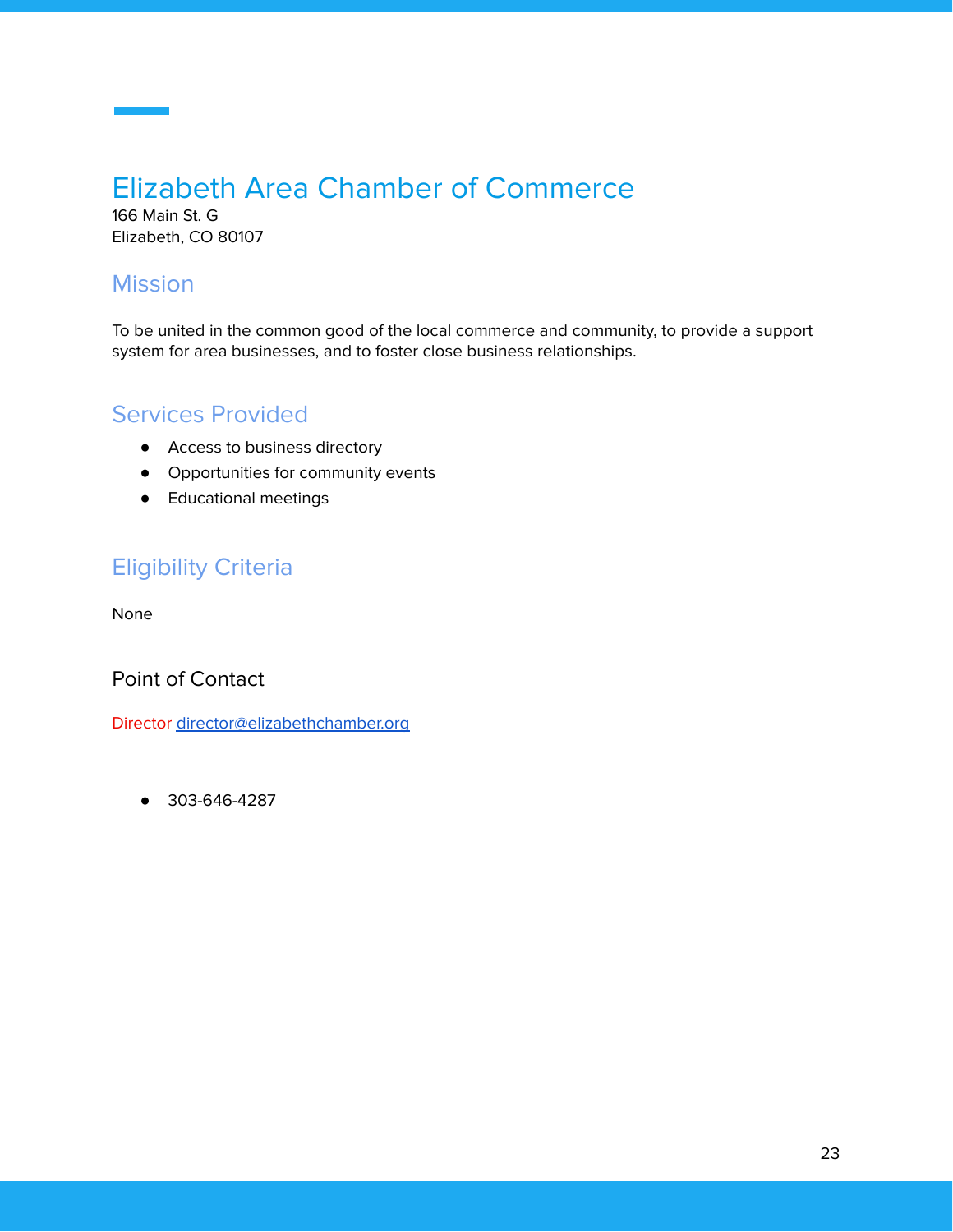# <span id="page-23-0"></span>Elizabeth Firefighters Community Foundation

155 W Kiowa Ave

Elizabeth, CO 80107

Email: [efcfinfo@elizabethfirefoundation.com](mailto:efcfinfo@elizabethfirefoundation.com)

Facebook: <https://www.facebook.com/elizabethfirefighterscommunityfoundation>

#### **Mission**

The Mission of the Elizabeth Firefighter Community Foundation shall be to promote education and mentoring to mankind, young or old, to cast a helping hand in time of need, while maintaining the bond of kindness and caring to all, without boundaries or prejudice.

## Services Provided

We typically give gift cards and pay utility bills. We have donated cars to individuals and built accessible ramps for people. We buy car seats, bike helmets, and give out scholarships for college. We do give cash as well, but rather do gift cards.

## Eligibility Criteria

We have a request form on our website and no real eligibility criteria.

#### Point of Contact

Our website is the best to contact us for people in need.

[elizabethfirefoundation.com](https://elizabethfirefoundation.com/)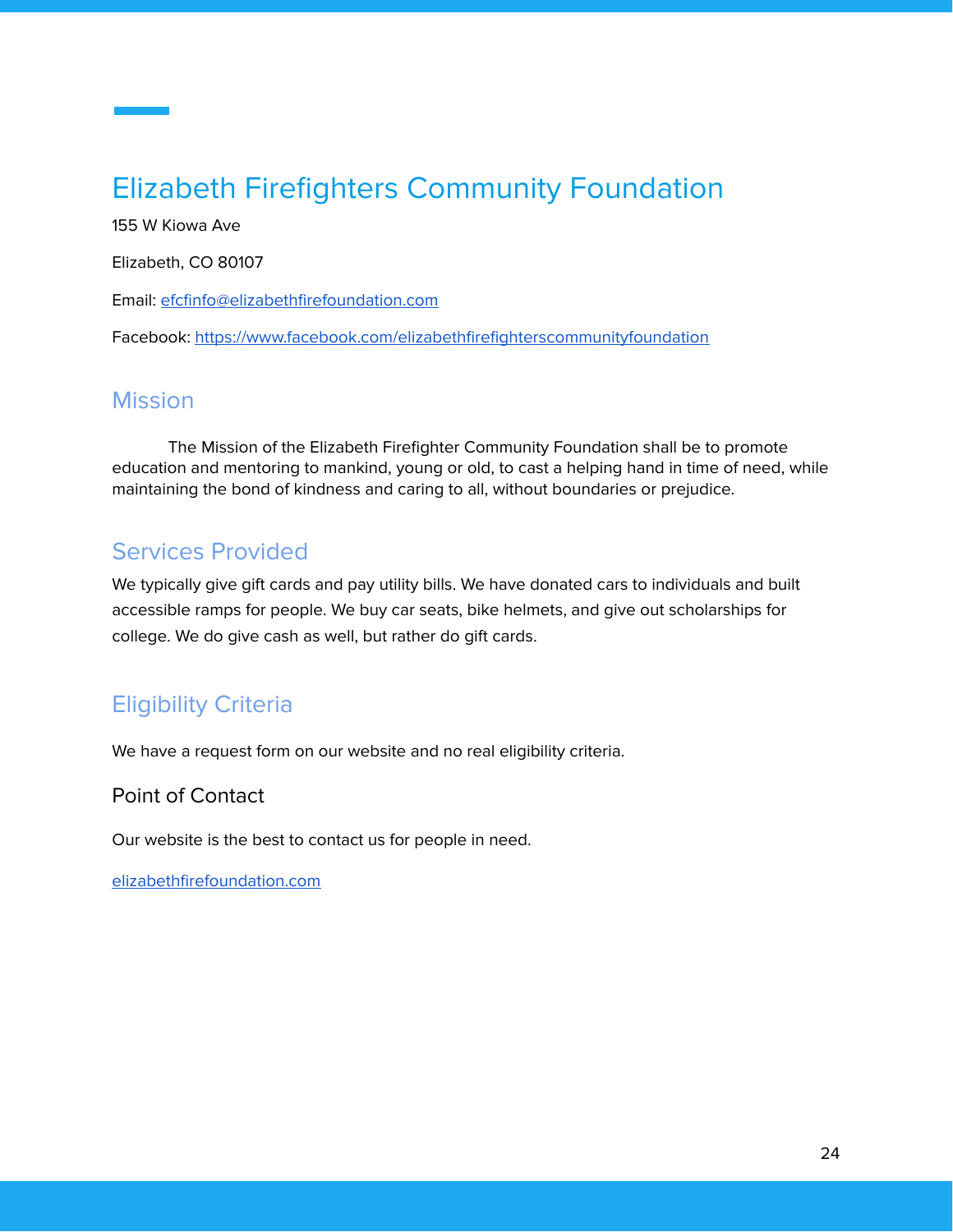# <span id="page-24-0"></span>Elizabeth Food Bank

Elizabeth Presbyterian Church P.O. Box 117 Elizabeth, CO 80107 <http://elizabethpc.org/>

#### Physical Location

381 S. Banner Street Elizabeth, CO 80107 Located in the little white house (connected by the yard) on the south side of Elizabeth Presbyterian Church. Entrance and parking for the food bank is the back door of the house.

#### **Mission**

To provide food and toiletries to those in need in Elbert County and surrounding areas.

#### Services Provided

- Food bank with opportunity of a gas card for Safeway
	- Open:
		- Fridays: 12:30 pm to 3:00 p.m.
		- Saturdays: 9:00 a.m. to 11:30 a.m.

#### Eligibility Criteria

None

Point of Contact

Susan Leonard [susanleonard@iglide.net](mailto:susanleonard@iglide.net)

● 303-807-1900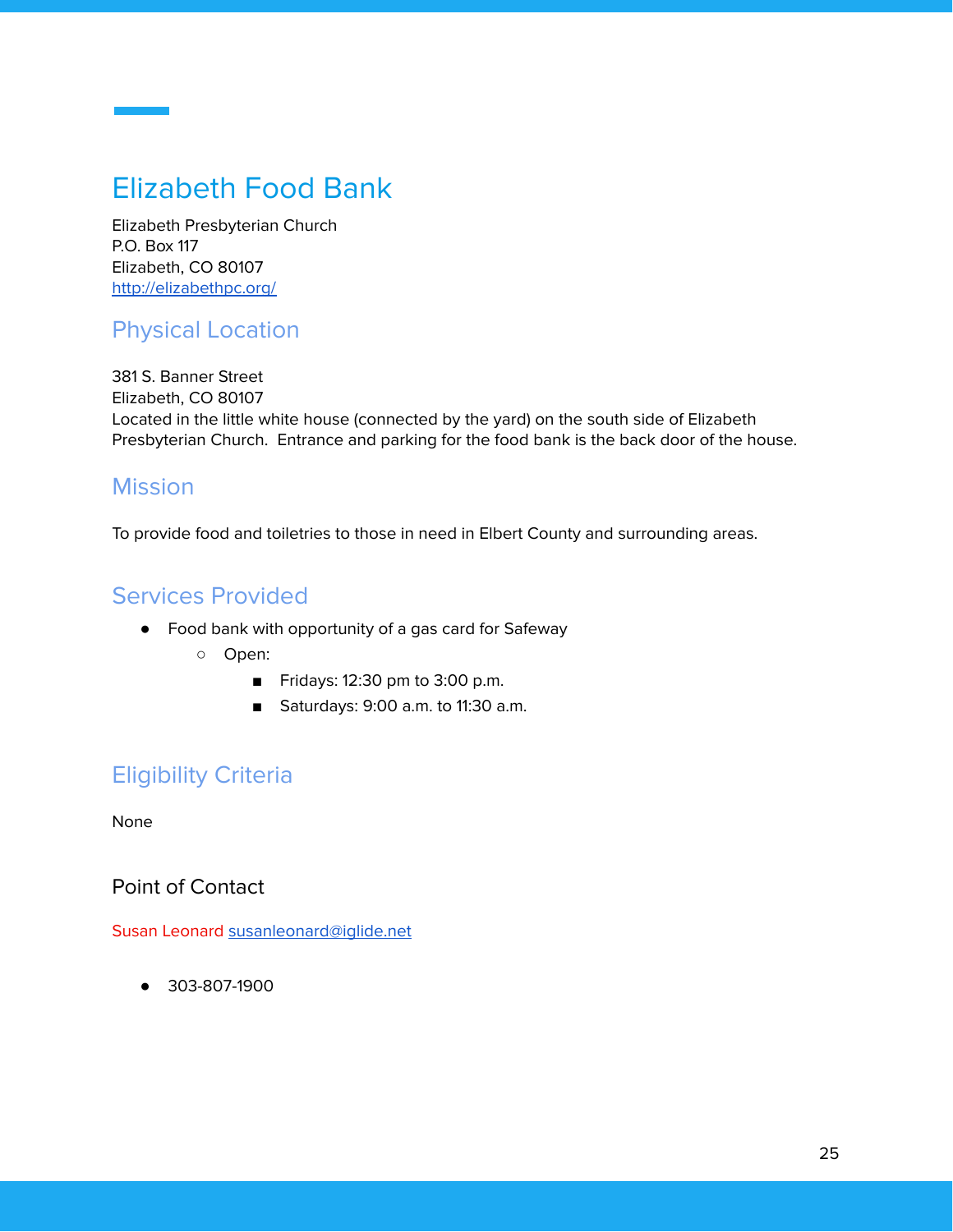# <span id="page-25-0"></span>Foodbank of Kiowa Creek Community Church

231 Cheyenne Street P.O. Box 778 Kiowa, Colorado 80117 (303) 621-2376 [Kiowacreek.org](http://www.kiowacreek.org/)

#### **Mission**

Working to end food insecurity in Elbert County in the service of our Lord, Jesus Christ.

## Services Provided

- **Food Bank -** Food distribution method is "Client Choice". Food with dignity!
- **Pantry** Any and all clients are eligible for this program. The Pantry provides a full spectrum of nutritious food choices which includes fresh produce, dairy, meat, bread, pastas, shelf stable fruits and vegetables, child friendly foods, some snack foods, along with personal hygiene, baby products, home sanitation products and pet food. Unlimited visits.
- **The Emergency Food Assistance Program (TEFAP)** USDA Commodities program which has a very generous "means tested" qualification and provides excellent fresh, frozen and shelf stable foods. Currently unlimited visits.
- **Commodity Supplemental Food Program (CSFP)** USDA program which is means tested and the client must be at least 60 years of age. Available once per month and contains shelf stable commodities in a pre-packed 35-pound box.

## Eligibility Criteria

None for the Food Pantry Means tests and/or Age tests for USDA commodities

#### Point of Contact

[foodbankofkccc@gmail.com](mailto:foodbankofkccc@gmail.com)

Mondays - 9:00 a.m. to 1:00 p.m. Tuesdays - 3:00 p.m. to 6:00 p.m. 2<sup>nd</sup> Friday each month – 10:00 a.m. to 1:00 p.m.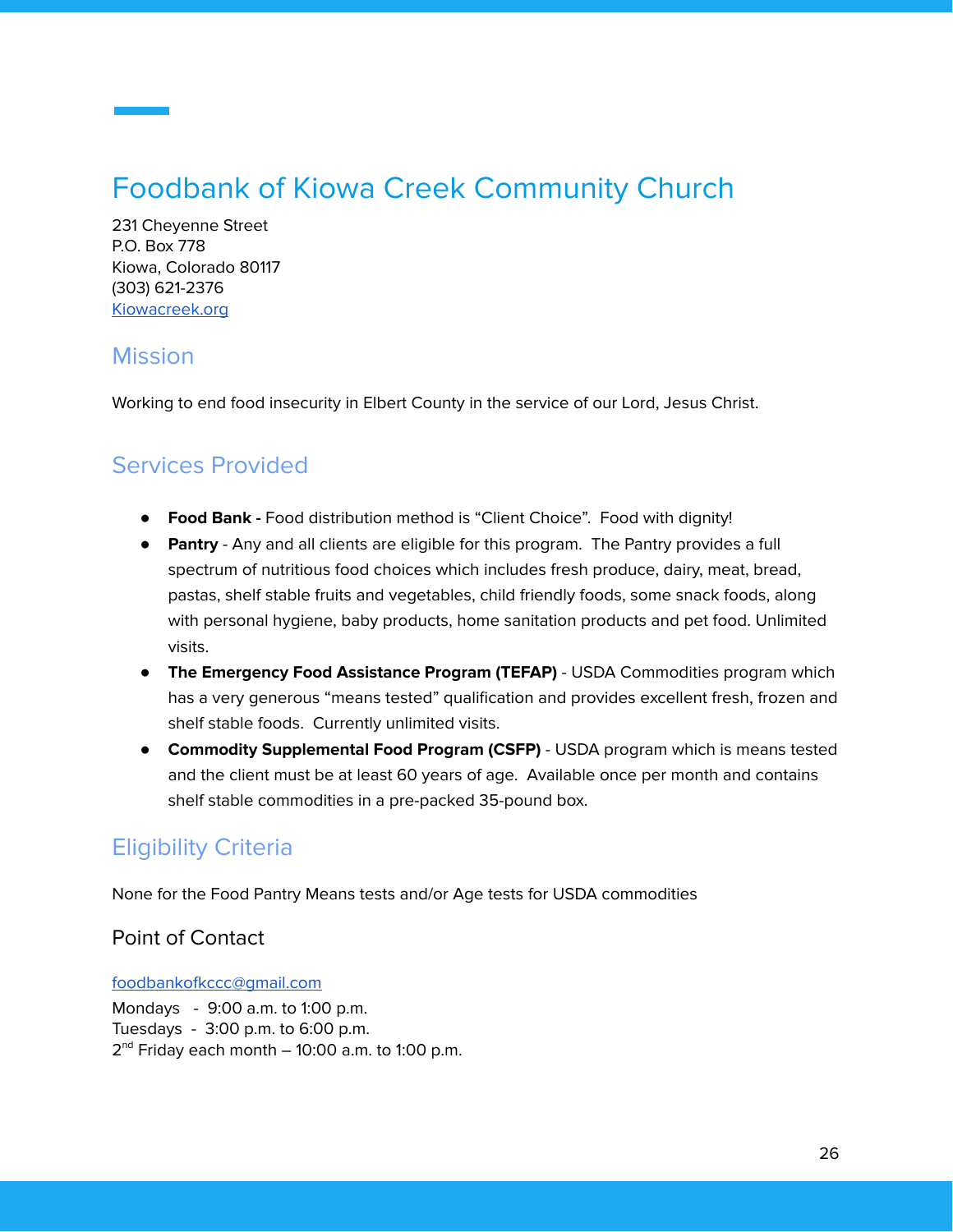# <span id="page-26-0"></span>Harvest Bible Church-Food Bank

826 South Elbert Street P.O. Box 1598 Elizabeth, CO 80107 <https://go-harvest.org/>

## Services Provided

- Food bank
	- Open:
		- Monday, Wednesday, Friday
		- 9:00 a.m. to 11:00 a.m.

## Eligibility Criteria

None

Point of Contact

[office@go-harvest.org](mailto:office@go-harvest.org)

● 303-646-3699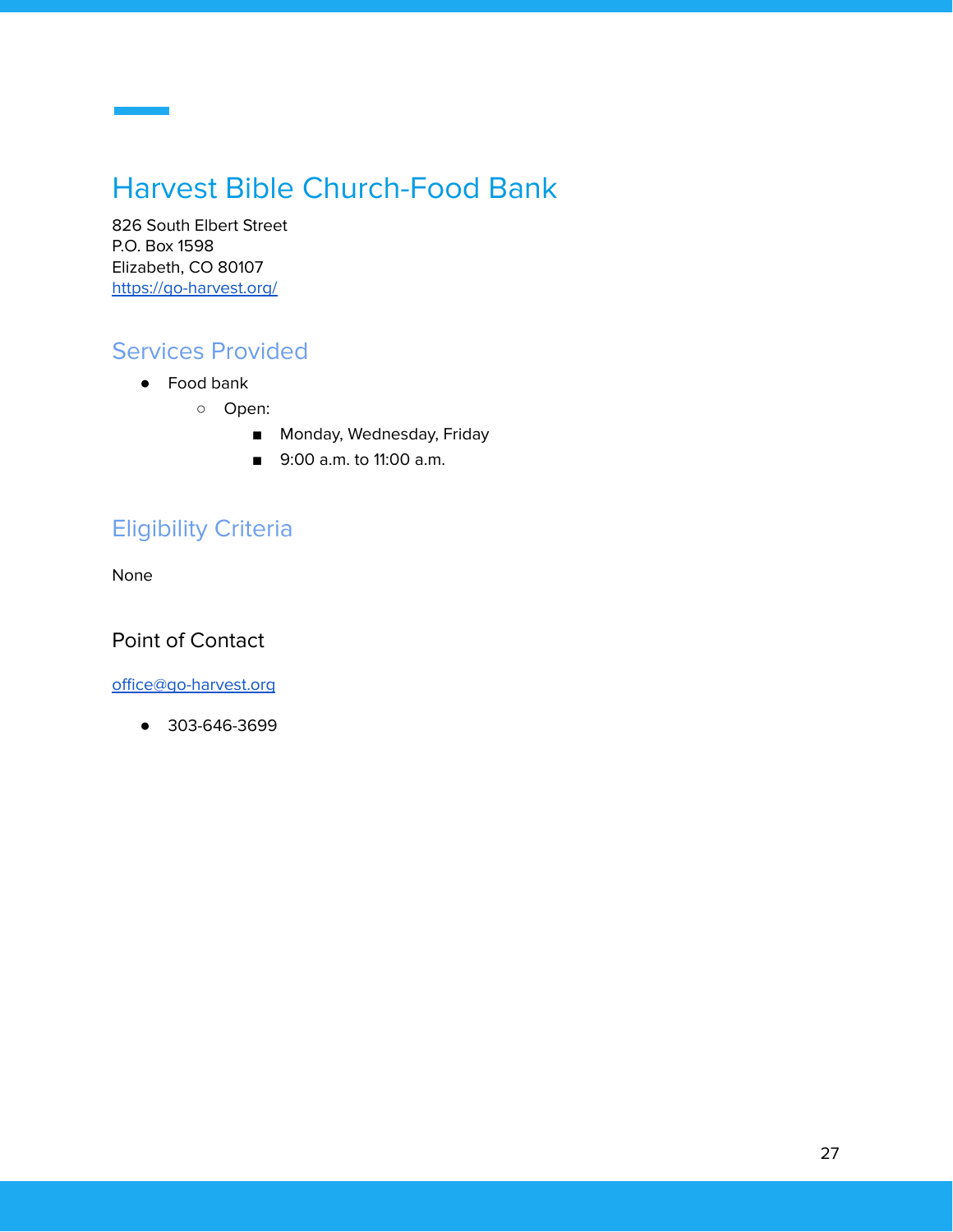# <span id="page-27-0"></span>Help and Hope Center

1638 Park Street Castle Rock, CO 80109 [www.helpandhopecenter.org](http://www.helpandhopecenter.org/)

#### **Mission**

Help & Hope Center endeavors to meet the immediate needs of residents of Douglas and Elbert counties who are in financial distress and/or at risk of becoming homeless, to help them work through troublesome times with dignity.

#### Services Provided

- Food pantry (food and toiletries)
- Utility assistance
- Rent assistance
- Clothing & Household items via our Thrift Store
- Emergency overnight lodging
- Payment for IDs and birth certificates
- Birthday Room-New gifts for children up to 12 years old
- Information and Referrals
- School Supplies

## Eligibility Criteria

To receive services, please bring the following:

- A photo ID
- Proof of residency (a current bill showing a Douglas or Elbert County street address)
- Social security numbers and dates of birth for all household members
- Estimated total gross monthly income from all sources

#### Point of Contact

Jenny Follmer [info@helpandhopecenter.org](mailto:info@helpandhopecenter.org)

● 303-688-1114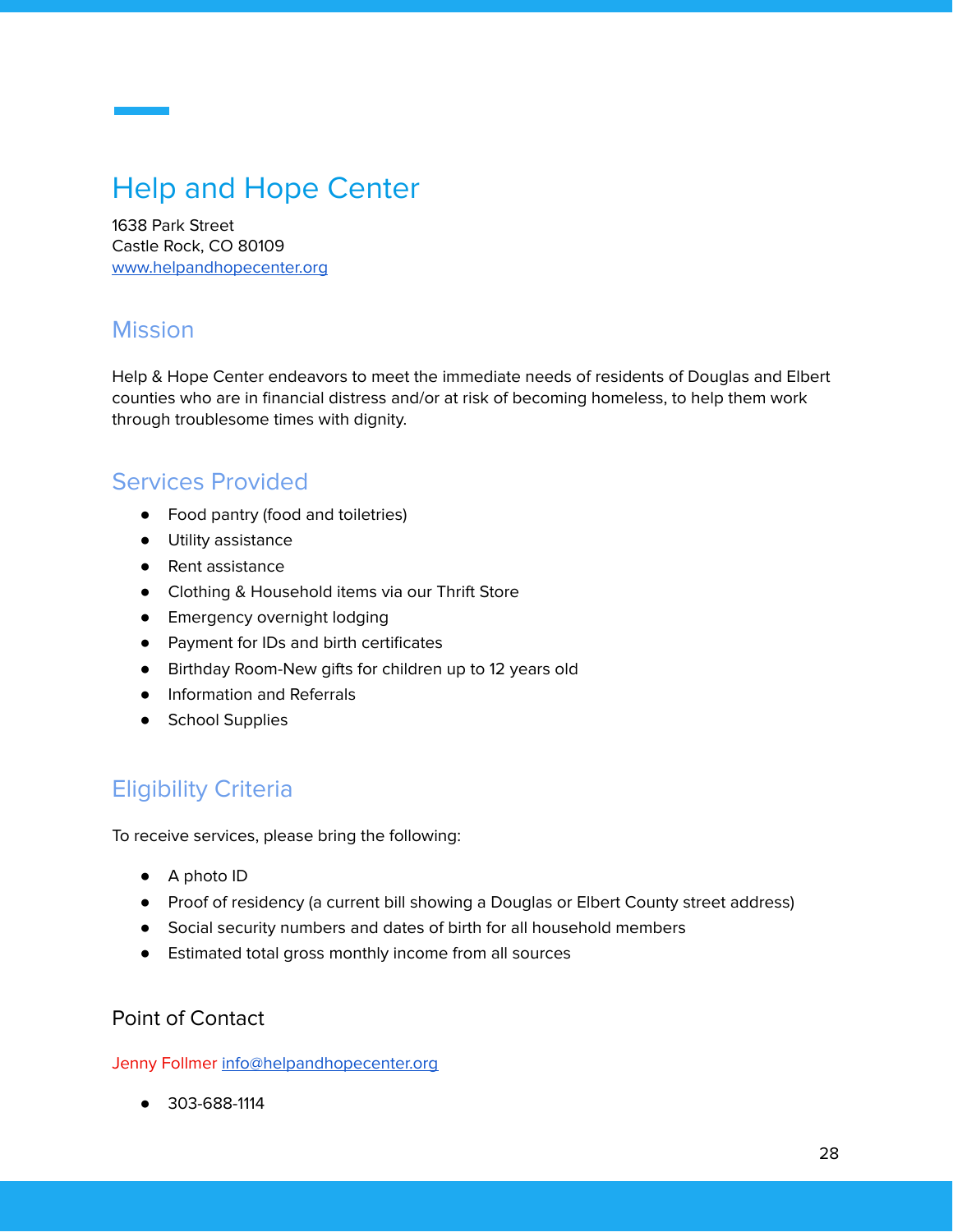# Housing Resources

<span id="page-28-0"></span>

| <b>Catholic Charities</b><br>303-742-0828<br>https://ccdenver.org/                                                                | Mile High behavioral Healthcare/<br><b>Comitis Crisis Center</b><br>303-343-9890<br>https://www.facebook.com/milehighbe<br>havioralhealthcare/<br>https://www.milehighbehavioralhealthc<br>are.org/ |
|-----------------------------------------------------------------------------------------------------------------------------------|-----------------------------------------------------------------------------------------------------------------------------------------------------------------------------------------------------|
| Colorado Coalition for the<br><b>Homeless</b><br>303-293-2217<br>2111 Champa St.<br>Denver, CO 80205<br>www.coloradocoalition.org | The Family Tree House of Hope<br>303-762-9525<br>www.thefamilytree.org                                                                                                                              |
| <b>Decatur Place Apartments</b><br>303-893-2718<br>1155 Decatur Street<br>Denver, CO 80204<br>www.mercyhousing.org                | <b>Limon Housing Authority</b><br>719-775-9309<br>Rental Assistance for low income<br>faimilies                                                                                                     |
| Denver Rescue Mission<br>303-297-1815<br>www.denverrescuemission.org                                                              | Douglas County Housing Partnership<br>303-784-7824<br>www.douglascountypartnership.org                                                                                                              |
| House of Hope<br>303-762-9525                                                                                                     | <b>Family Promise/Reciprocity Collective</b><br>303-675-0713                                                                                                                                        |
| <b>Catholic Samaritan House</b><br>303-294-0241                                                                                   | <b>Family Homstead</b><br>303-623-6514                                                                                                                                                              |
|                                                                                                                                   |                                                                                                                                                                                                     |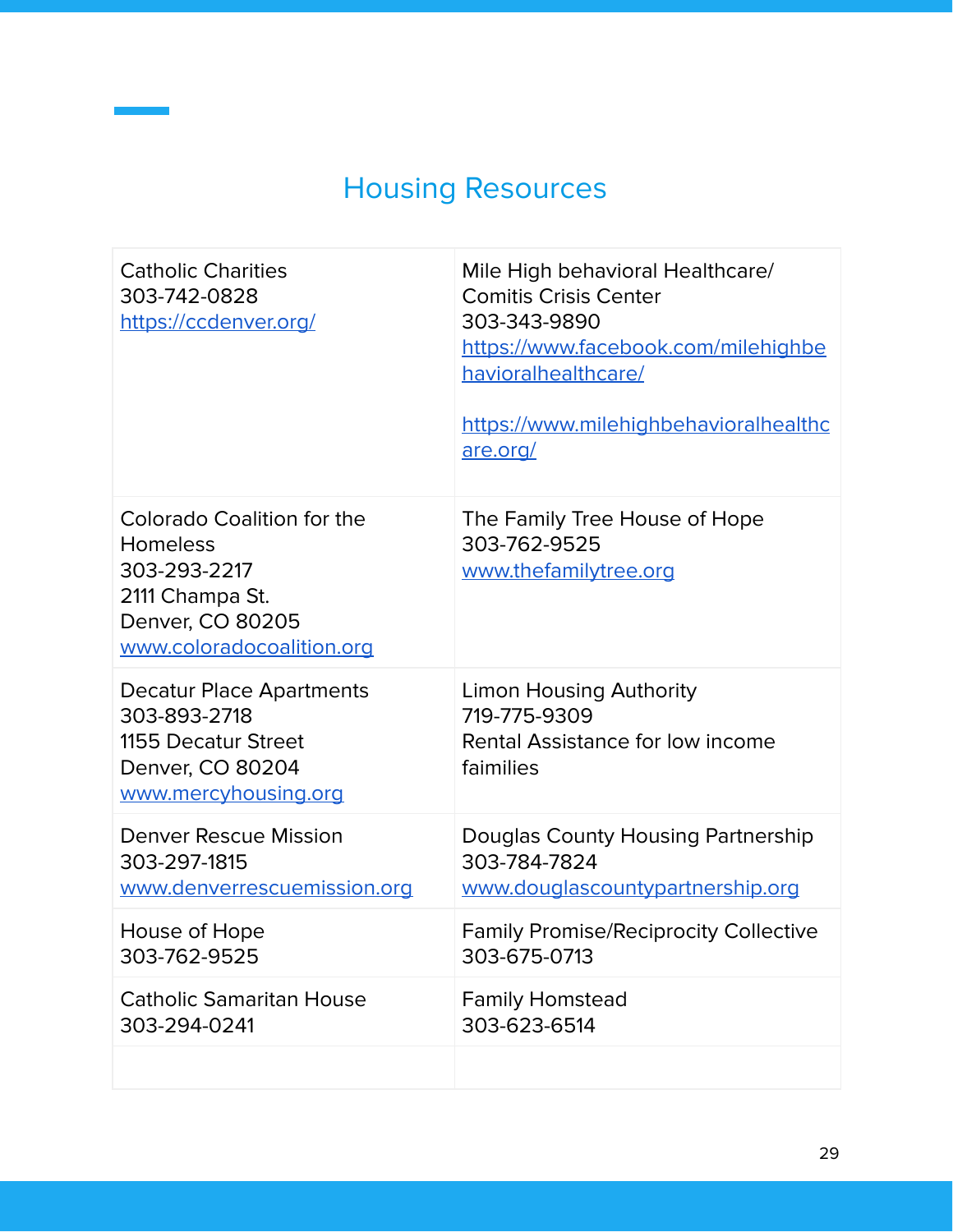| <b>Marisol Homes</b><br>720-799-9400                           | <b>Access House</b><br>303-289-7078                                                                  |
|----------------------------------------------------------------|------------------------------------------------------------------------------------------------------|
| <b>Almost Home</b><br>303-659-6199                             | Mercy Housing of Denver<br>303-830-3300<br>1600 Broadway<br>Denver, CO 80202<br>www.mercyhousing.org |
| <b>Warren Village</b><br>303-321-2345<br>www.warrenvillage.org |                                                                                                      |

Catholic Charitites

303-742-0828

<https://ccdenver.org/>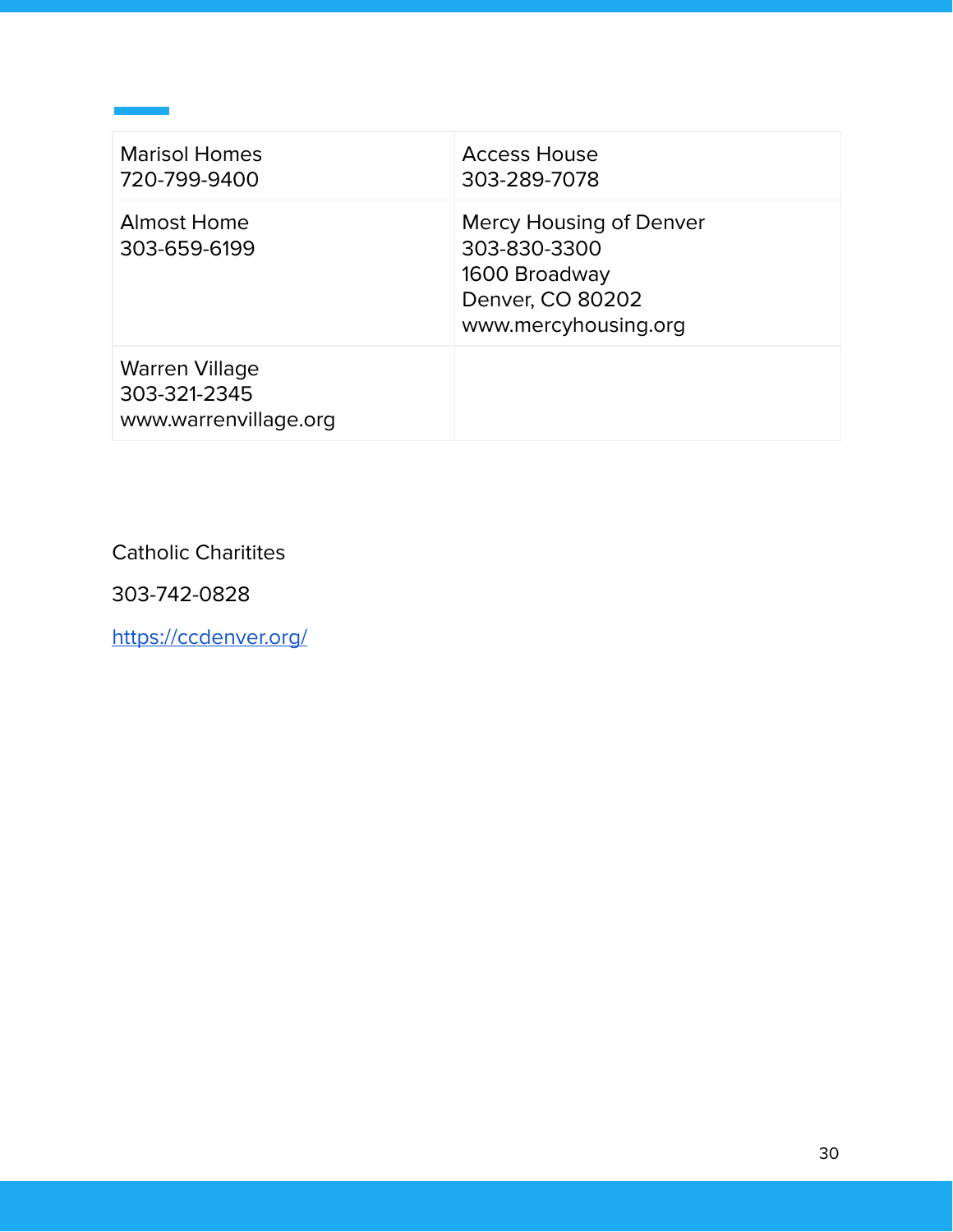## <span id="page-30-0"></span>Kiowa Lions Club

Kiowa Lions Hall: 336 Comanche Kiowa, CO Mail: PO Box 245 Kiowa, CO 80117

#### **Mission**

To empower volunteers to serve their communities, meet humanitarian needs, encourage peace, and promote international understanding through Lions Club. To be the global leader in community and humanitarian services.

## Services Provided

- Vision-eyeglasses
- Elementary school eye testing
- Scholarships to Elbert and Kiowa High School seniors
- Community-based humanitarian aid resource
- Support other nonprofits financially, as needed

## Eligibility Criteria

Case by case basis

Point of Contact

Jay Vier Jay Vier 71@gmail.com

● 303-217-3991

Eric Whitman [ericwhitman@earthlink.net](mailto:ericwhitman@earthlink.net)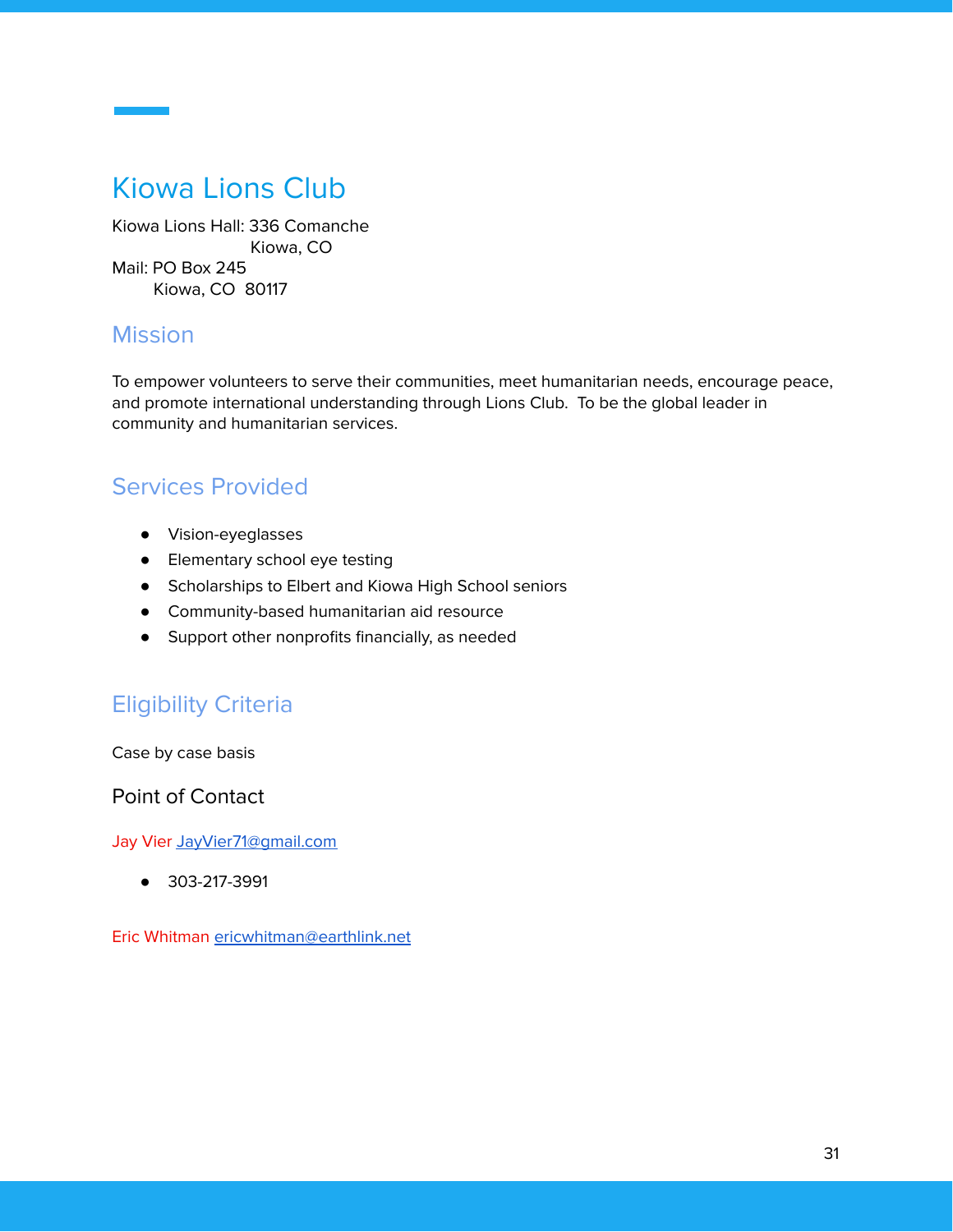## <span id="page-31-0"></span>Lawyers At The Library

651 W. Beverly Street

Elizabeth, CO 80107

Website: [douglaselbertbar.org/lawyers-at-the-library/](http://douglaselbertbar.org/lawyers-at-the-library/)

#### **Mission**

A monthly free legal clinic sponsored by the 18th judicial district's access to justice committee, and generously hosted by your Elbert County Library District.

## Services Provided

Volunteer attorneys will answer questions, help fill out forms, and explain the process and procedure for civil legal issues, including family law, civil litigation, property law, probate law, collections, appeals, landlord-tenant law, veteran's benefits, and civil protection orders.

## Eligibility Criteria

A free legal clinic for all area residents who have no attorney.

As a covid work-around, instead of clinic patrons coming in-person to your local public library (which may have limited access), the volunteer attorney will call the clinic patron's telephone directly, using the phone number provided to your library staff.

#### Point of Contact

Please call 303-646-3416 to be added to the sign-up sheet.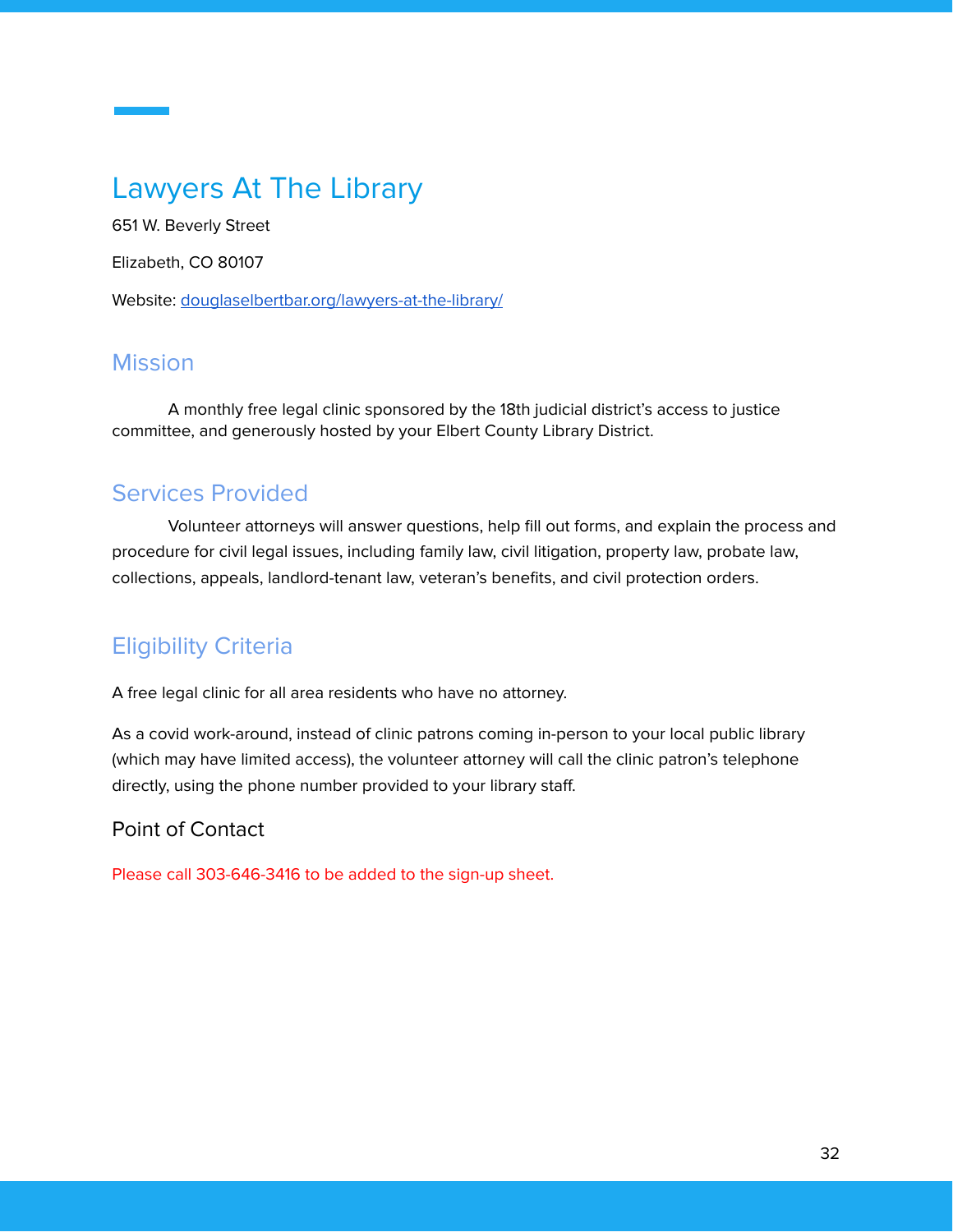# <span id="page-32-0"></span>Nurse Family Partnership

252 South 14th Street Burlington, CO 80807 <https://www.nursefamilypartnership.org/locations/colorado/>

#### Mission

Nurse-Family Partnership positively transforms the lives of vulnerable babies, mothers and families.

## Services Provided

● Nurse-Family Partnership works by having specially trained nurses regularly visit young, first-time moms-to-be, starting early in the pregnancy, continuing through the child's second birthday. Mothers, babies, families and communities all benefit.

## Eligibility Criteria

None

Point of Contact

Shelly Blazier **[Shelly.Blazier@kitcarsoncounty.org](mailto:Shelly.Blazier@kitcarsoncounty.org)**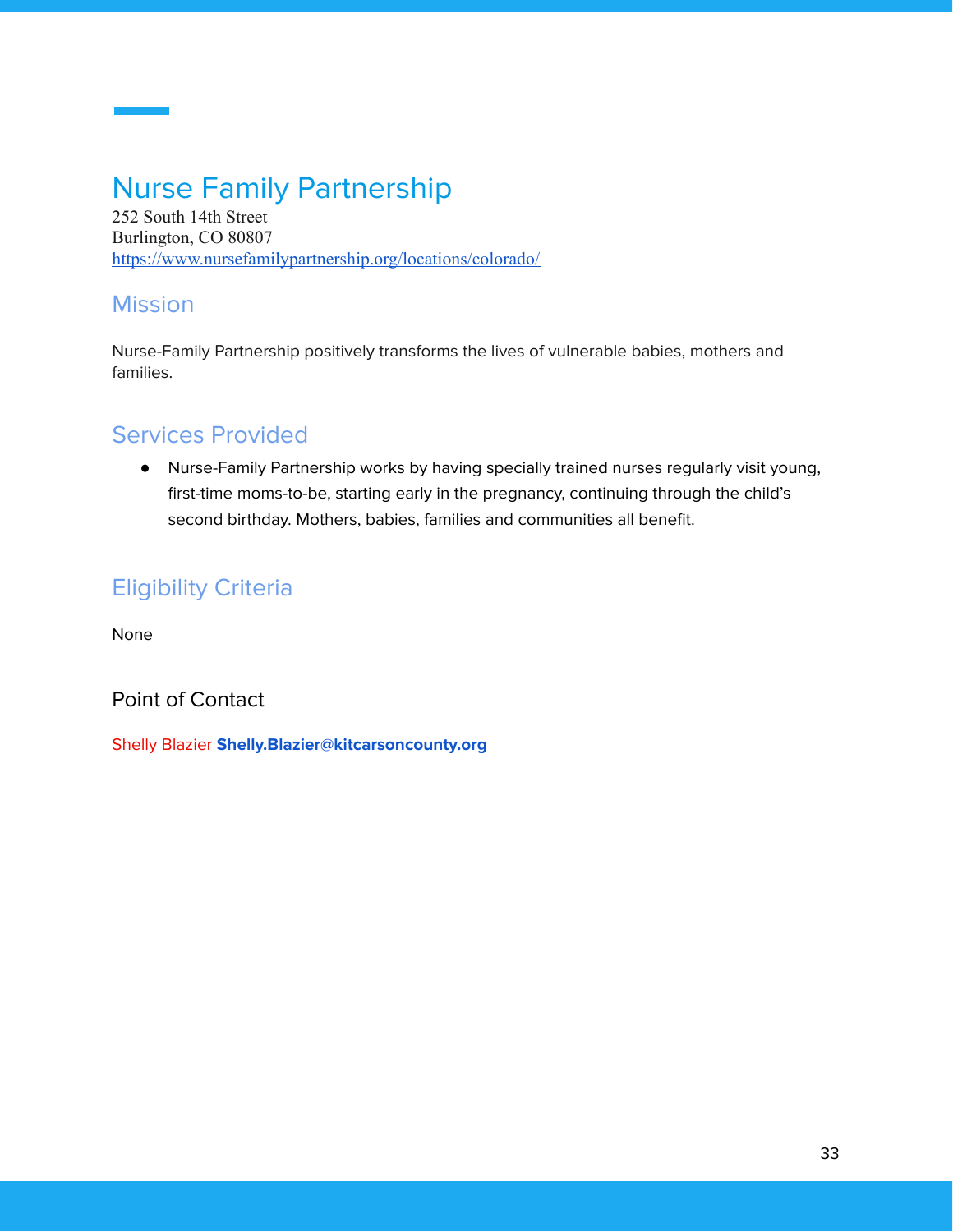# <span id="page-33-0"></span>Parker Task Force

19105 Longs Way

Parker, CO 80134

Facebook: <https://www.facebook.com/TownOfParkerTaskForce/>

<https://www.parkertaskforce.org/>

#### **Mission**

The Parker Task Force is dedicated to providing individuals and families in our community with food, limited financial assistance and other support services to help them become self-sufficient. These services will be delivered with compassion, dignity, and respect by our 100% volunteer staff.

#### Services Provided

- Food Bank
- Limited Financial Assistance (rent, utilities, scholarships for trade schools, and post-secondary education.)
- Job assistance
- **•** Community Service Hours

## Eligibility Criteria

We service Parker, Elizabeth, and Franktown. If you live outside our service area, we will consider providing services one time.

#### Point of Contact

Steve Budnack [foodbank@parkertaskforce.org](mailto:foodbank@parkertaskforce.org)

● 303-841-3460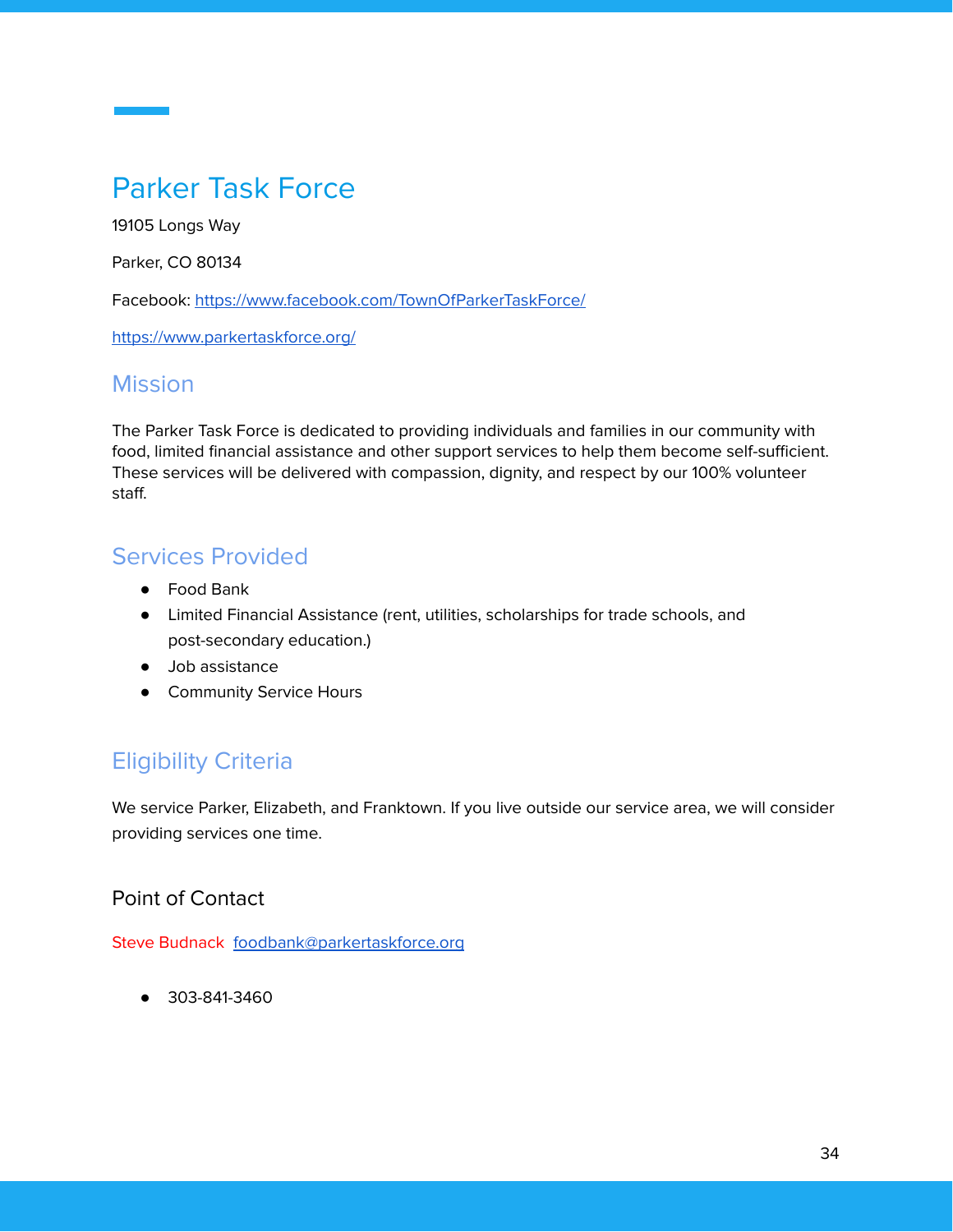# <span id="page-34-0"></span>Pines & Plains Libraries

651 Beverly Street Elizabeth, CO 80107 (303) 646-3416 <https://pplibraries.org/> facebook.com/pplibraries

#### **Mission**

We are a full-service library, with books, DVDs, downloadable books and audiobooks, programs and 2 meeting rooms.

#### Services Provided

● GED assistance

#### Eligibility Criteria

None

Point of Contact

#### Elizabeth Library

● 303-646-3412 #2

Lisa Hughes [lhughes@pplibraries.org](mailto:lhughes@pplibraries.org)

● Available Mondays and Tuesdays

Laurie Van Court **Mancourt@pplibraries.org** 

● Available Mondays through Friday